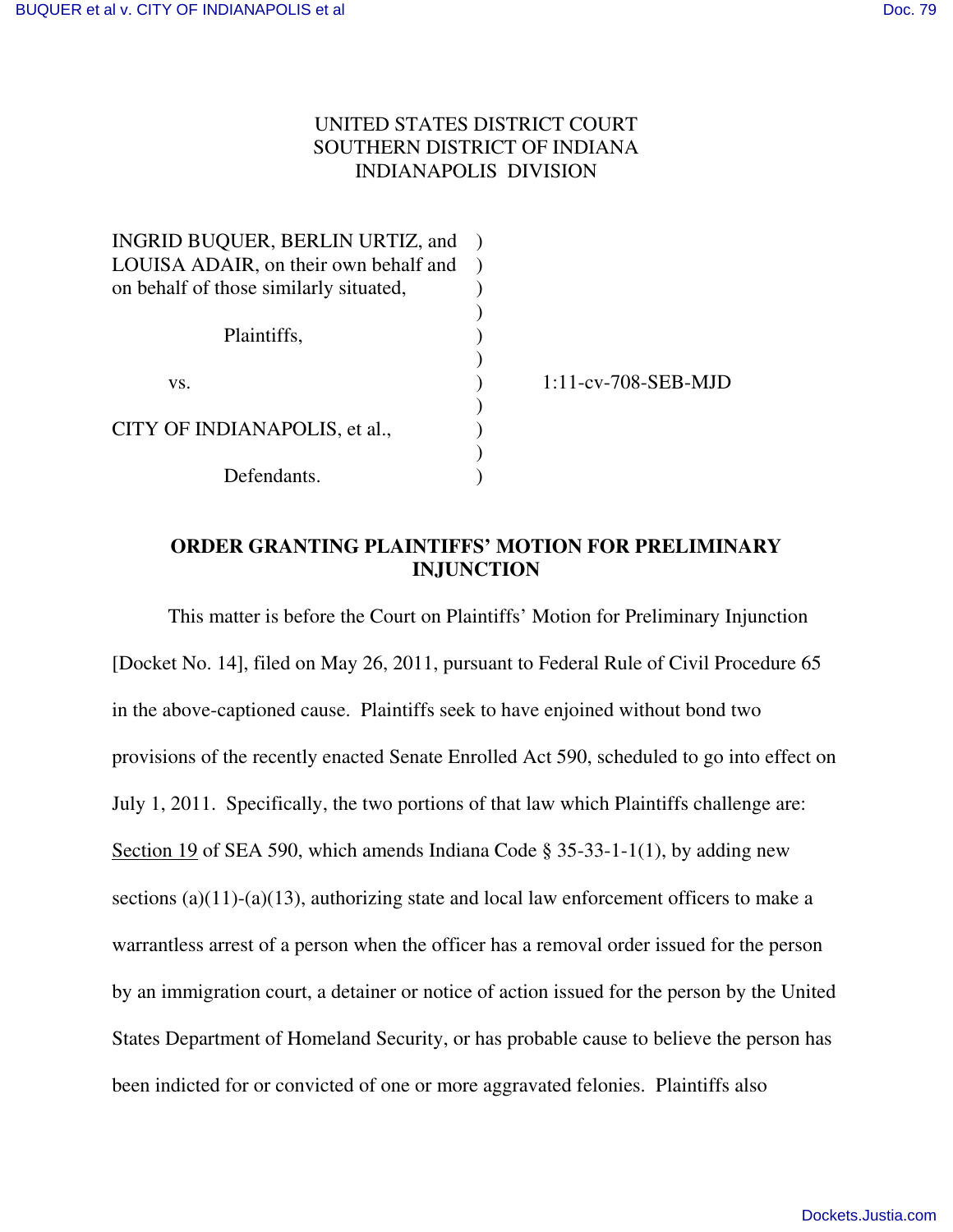challenge Section 18 of SEA 590, to be codified as Indiana Code § 34-28-8.2, which creates a new infraction under Indiana law for any person (other than a police officer) who knowingly or intentionally offers or accepts a consular identification card as a valid form of identification for any purpose.

The legislation under review here, as adopted by the Indiana General Assembly, mirrors a spate of similar laws recently enacted (and challenged in their respective courts) by the states of Alabama, Georgia, South Carolina, Utah and Arizona. Regarding each of these statutes, the ostensible underlying purpose is the same: all represent attempts by the states to offset in various ways difficulties that have arisen within their jurisdictions from the perceived failures of the federal government to deal more effectively with the broad problem of illegal immigration. In their attempts to fashion laws to advance this purpose, these states have tended to impose a variety of restrictions on immigrants – some in this country legally, some not – and on businesses who would hire them or conduct other commercial affairs with such persons located or otherwise living within their borders. Tacitly acknowledging that immigration matters are primarily committed to the federal government to regulate, the states' enactments reflect what in some instances appear to be tortuous attempts to carve out legally permissible roles that do not run afoul of federal jurisdictional and constitutional requirements as well as the principles of federal preemption. Unfortunately, insofar as Indiana's efforts to carve out such a permissible role, at least with regard to the two sections of the statute under review here, their results have proven to be seriously flawed and generally unsuccessful.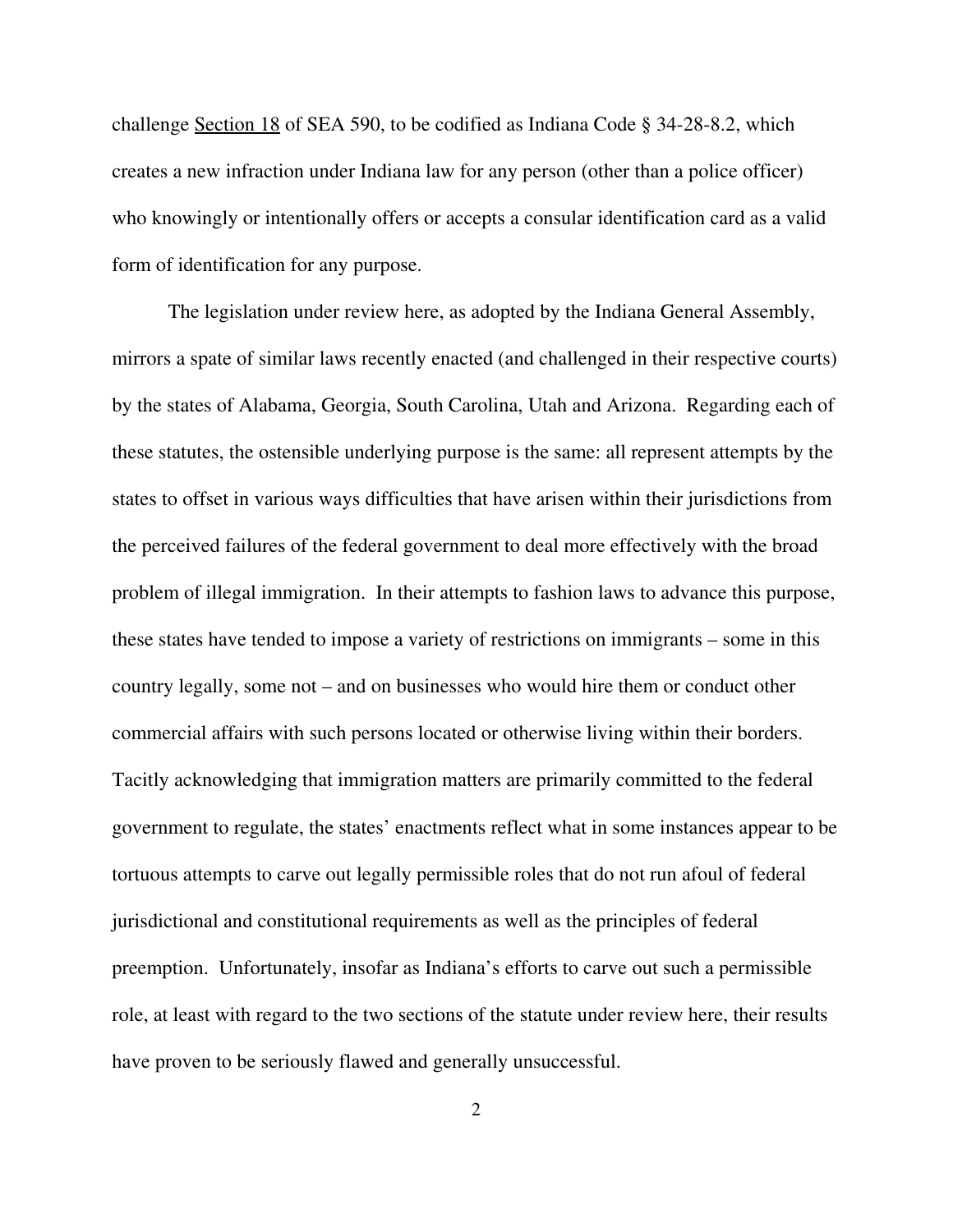Plaintiffs' Complaint challenges the constitutionality of these two sections of SEA 590. Their accompanying Motion for Preliminary Injunction seeks to have the Court enjoin the State of Indiana from enforcing them until a final determination can be made by the Court both as to their constitutionality, arguing that the challenged sections are not only unconstitutional under the Fourth Amendment and due process provisions, and because they run afoul of federal presumption principles as attempts to regulate immigration, an exclusively federal concern. Oral arguments were heard on June 20, 2011. Having considered the parties' briefing and oral arguments, the undisputed documentary evidence, and the controlling principles of law, the Court now GRANTS Plaintiffs' motion for injunctive relief.

### **Factual Background**

# **I. Federal Immigration Regulation**

In 1952, Congress enacted the Immigration and Nationality Act ("INA"), 66 Stat. 163, as amended, 8 U.S.C. § 1101 *et seq*. "That statute established a 'comprehensive federal statutory scheme for regulation of immigration and naturalization' and set 'the terms and conditions of admission to the country and the subsequent treatment of aliens lawfully in the country." Chamber of Commerce of U.S. v. Whiting, 131 S.Ct. 1968, 1973 (2011) (quoting De Canas v. Bica, 424 U.S. 351, 353, 359 (1976)). The INA empowers the Department of Homeland Security ("DHS"), the Department of Justice ("DOJ"), and the Department of State, among other federal agencies, to administer and enforce immigration law. Within DHS, various sub-agencies, including the United States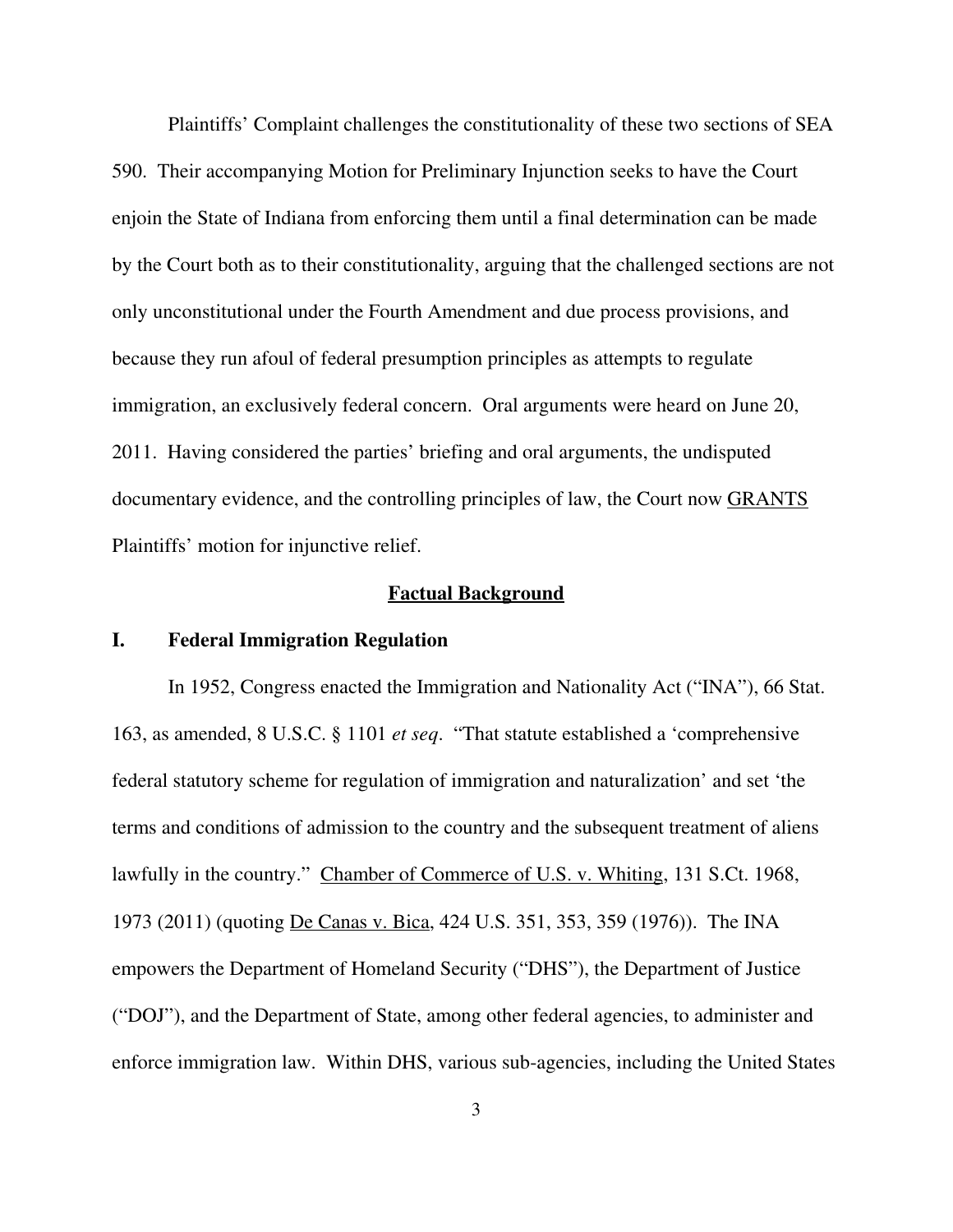Immigration and Customs Enforcement ("ICE"), the United States Customs and Border Protection ("CBP"), and the United States Citizenship and Immigration Services ("USCIS"), are involved in this task.

In certain limited situations, federal law permits the delegation of authority to enforce civil immigration law to state and local law enforcement. For example, DHS is permitted to enter into written agreements (known as " $287(g)$  agreements") with states or any political subdivision of a state to allow appropriately trained and supervised officers or employees of the state or subdivision to perform certain immigration responsibilities. 8 U.S.C. § 1357(g)(1). It is undisputed that Indiana has no such agreement with the federal government.

## **II. Section 19**

Section 19 of the Act amends Indiana Code  $\S 35-33-1-1(1)$ , by adding new sections (a)(11)-(a)(13), which provide as follows:

#### (a) A law enforcement officer may arrest a person when the officer has: \*\*\*

- (11) a removal order issued for the person by an immigration court;
- (12) a detainer or notice of action for the person issued by the United States Department of Homeland Security; or
- (13) probable cause to believe that the person has been indicted for or convicted of one (1) or more aggravated felonies (as defined in 8 U.S.C. 1101(a)(43)).

An understanding of the material phrases incorporated in this statute is necessary; that discussion ensues: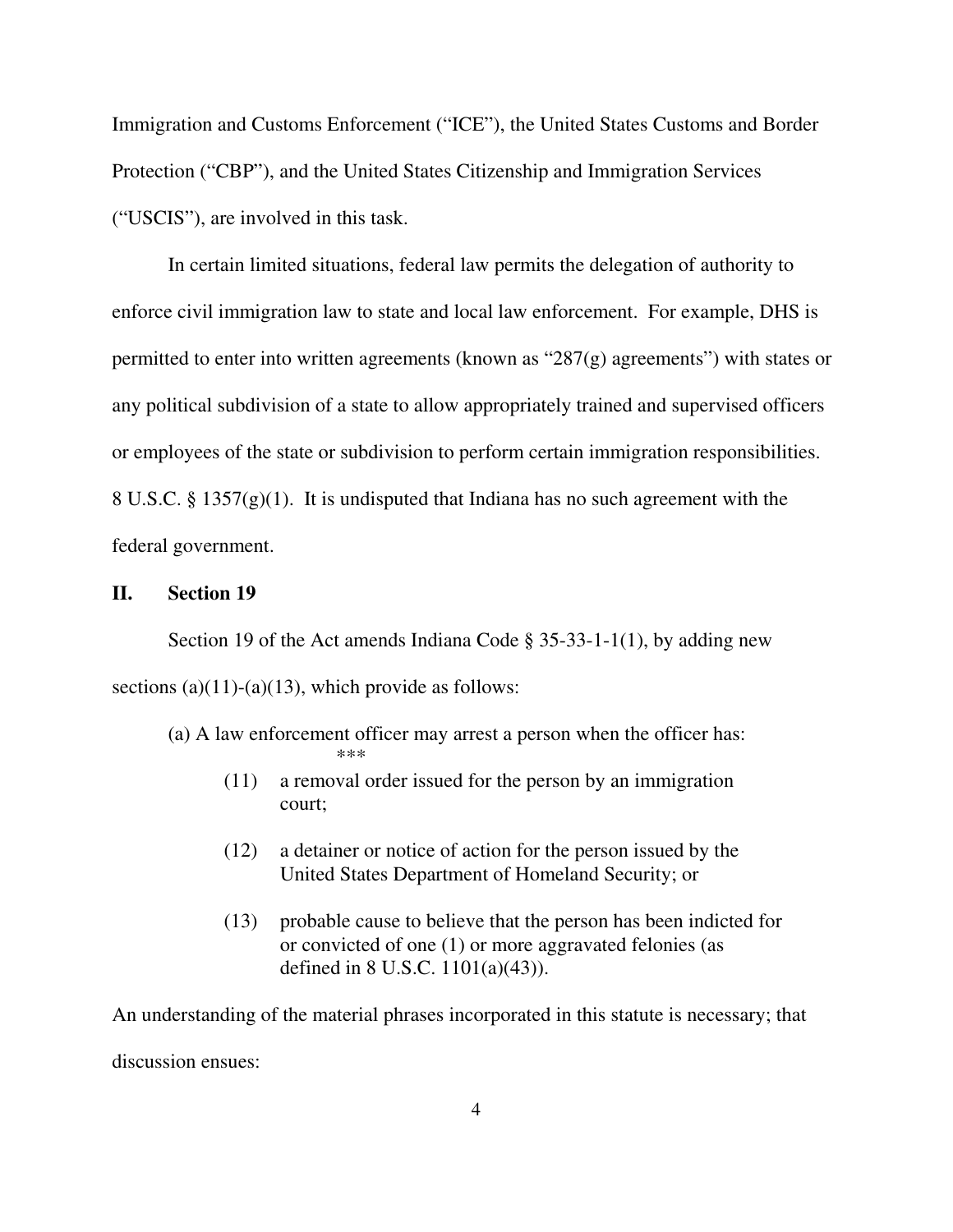#### **A. Removal Order**

The INA contains provisions which, *inter alia*, set forth the conditions under which a foreign national may be admitted to and remain in the United States, establish civil penalties and criminal sanctions for immigration violations, and grant DHS the discretion to place non-citizens into removal proceedings for various actions. See, e.g., 8 U.S.C. §§ 1181-1182, 1184, 1225, 1227-1229, 1306, 1324-25. Unlawful presence in the United States on its own is not a federal crime, although it can lead to the civil remedy of removal. 8 U.S.C.  $\S\S 1182(a)(6)(A)(I)$ ,  $1227(a)(1)(B)$ , (C). Removal proceedings take place within an administrative immigration court system within the DOJ. 8 C.F.R. § 1003.0, *et seq*.

If the Attorney General of the United States issues a warrant after removal proceedings have been initiated against an individual under federal law, that person may be arrested and detained pending a final removal decision. 8 U.S.C. § 1226(a). However, removal does not occur in every case. After removal proceedings are initiated, the noncitizen may still be released during the pendency of removal proceedings, or even after the removal order has been issued by an immigration judge. Under 8 U.S.C. § 1226(a), the individual may be released on bond or conditional parole, or, in some cases, be provided with work authorization. Id.  $\S 1226(a)(3)$ . After a removal order is issued by an immigration judge, the non-citizen has the right to seek reconsideration as well as administrative and judicial review of that determination and may be released on bond until a final determination is made. 8 U.S.C. § 1229a(c)(5). Even after issuance of a final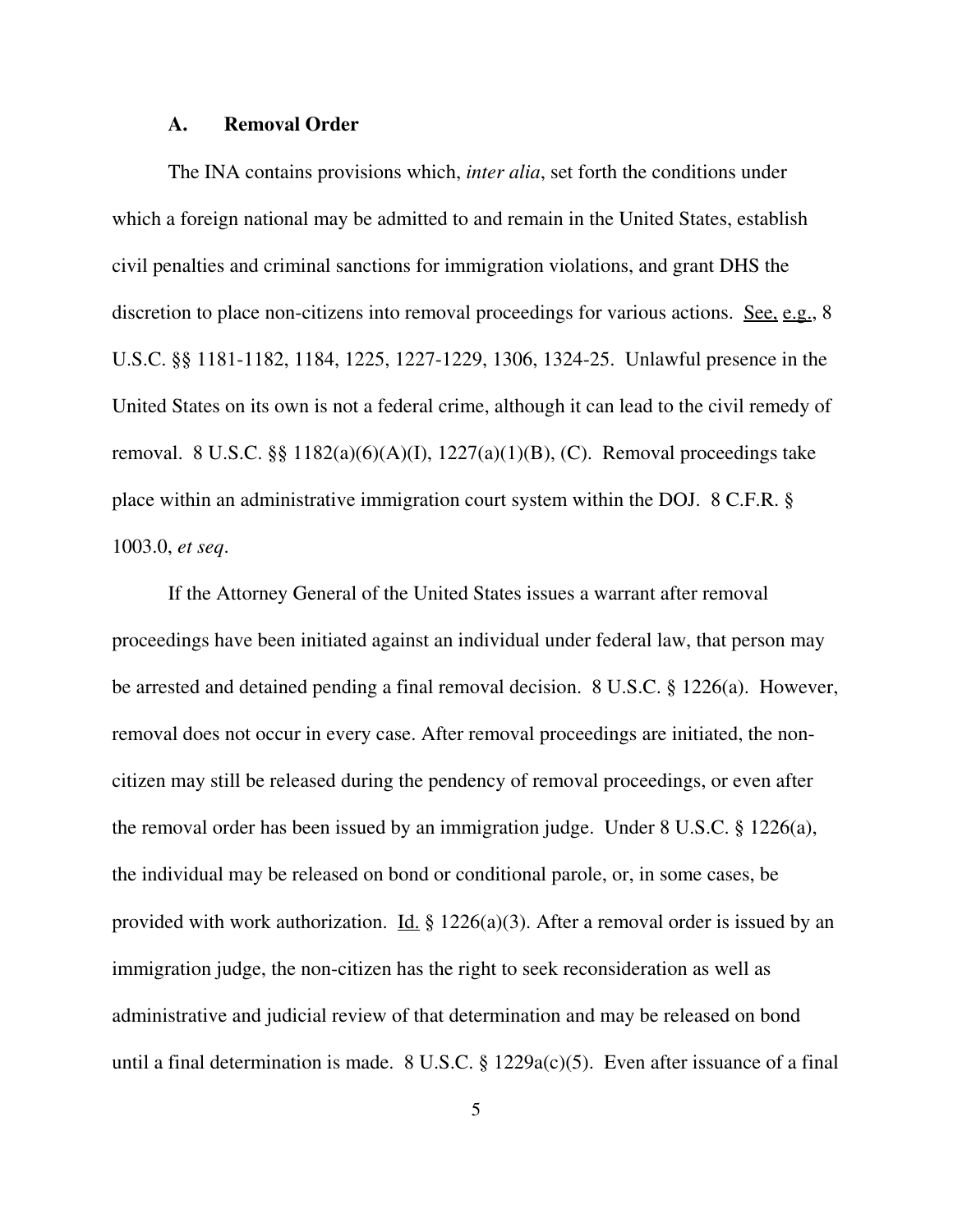removal order, the individual may, in some circumstances, move to reopen the removal proceedings, which may stay his/her removal pending final disposition of the motion. Id. § 1229a(c)(7). If the Attorney General fails to remove the non-citizen within ninety days after the removal order becomes final, the individual is released from detention, subject to supervision by the Attorney General. 8 U.S.C. § 1231(a)(3). Finally, in lieu of deportation, the Attorney General may allow an alien to voluntarily depart the United States during a predetermined period of time. 8 U.S.C. § 1229c.

#### **B. Detainer**

If federal or local law enforcement informs ICE that an alien is in custody on nonimmigration related charges, ICE may issue a detainer requesting that the law enforcement agency hold the individual for up to 48 hours (not including weekend days and holidays) beyond the time that the detainee would otherwise be released in order to allow ICE to assume custody, if it chooses to do so. 8 C.F.R. § 287.7(d). A detainer is not a criminal warrant, but rather a voluntary request that the law enforcement agency "advise [DHS], prior to release of the alien, in order for [DHS] to arrange to assume custody." Id.  $\S 287.7(a)$ . The detainer automatically expires at the end of the 48-hour period. Id.

#### **C. Notice of Action**

The standard form that federal immigration authorities utilize to inform individuals with pending petitions of any sort before the agency of the status of their cases is known as the Notice of Action Form, Form I-797. This form may be used to notify a person of a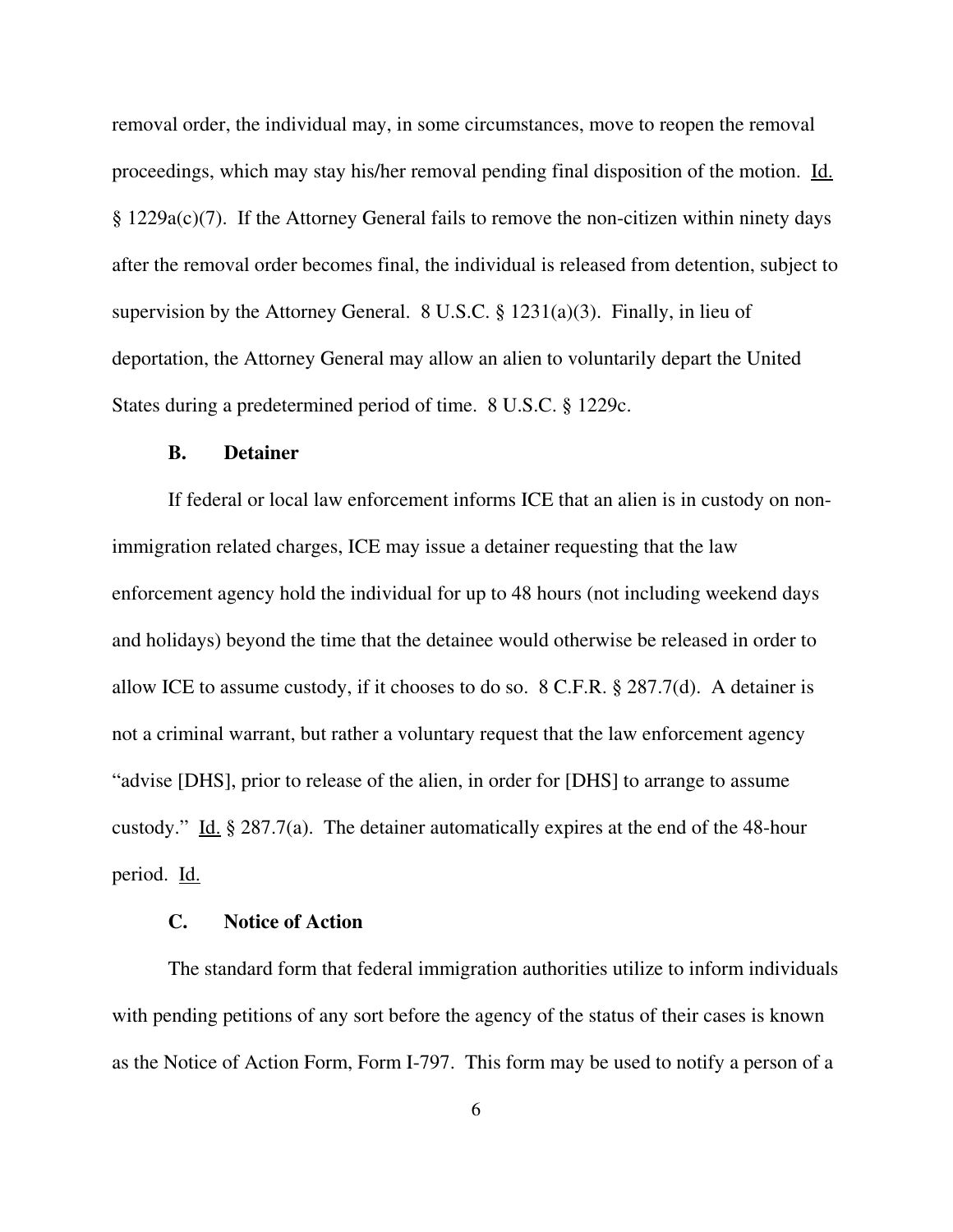wide variety of administrative actions, including that a petition or application with the agency has been received, that a decision has been made on a petition or application, and may even be used to notify an individual that he or she has been granted lawful status. Because an I-797 form is essentially simply a communication between the agency and the petitioner issued for a wide range of administrative reasons, receipt of a notice of action is not a reliable indicator of an individual's immigration status, or whether an individual has engaged in illegal activity, or the circumstances surrounding the individual's presence in the United States.

#### **D. Aggravated Felonies**

The INA provides that an alien convicted of an "aggravated felony" is subject to removal and may not receive asylum in the United States, become a citizen, lawfully reenter the United States, or have removal orders cancelled by the Attorney General. 8 U.S.C. §§ 1158(b)(2)(A)(ii), (b)(2)(B)(I); 1227 (a)(2)(A)(iii); 1229b(a)(3). However, it is often unclear whether a particular crime constitutes an aggravated felony under federal immigration law. "Aggravated felony" is defined under 8 U.S.C. § 1101(a)(43), which encompasses 21 subsections, many of which themselves contain multiple crimes. Thus, determining whether a particular crime meets the definition is a complex analytical undertaking, one with which many courts routinely grapple as have Executive Branch agencies and departments charged with enforcing this law.

#### **III. Section 18**

Section 18 of the Act, to be codified as Indiana Code § 34-28-8.2, provides: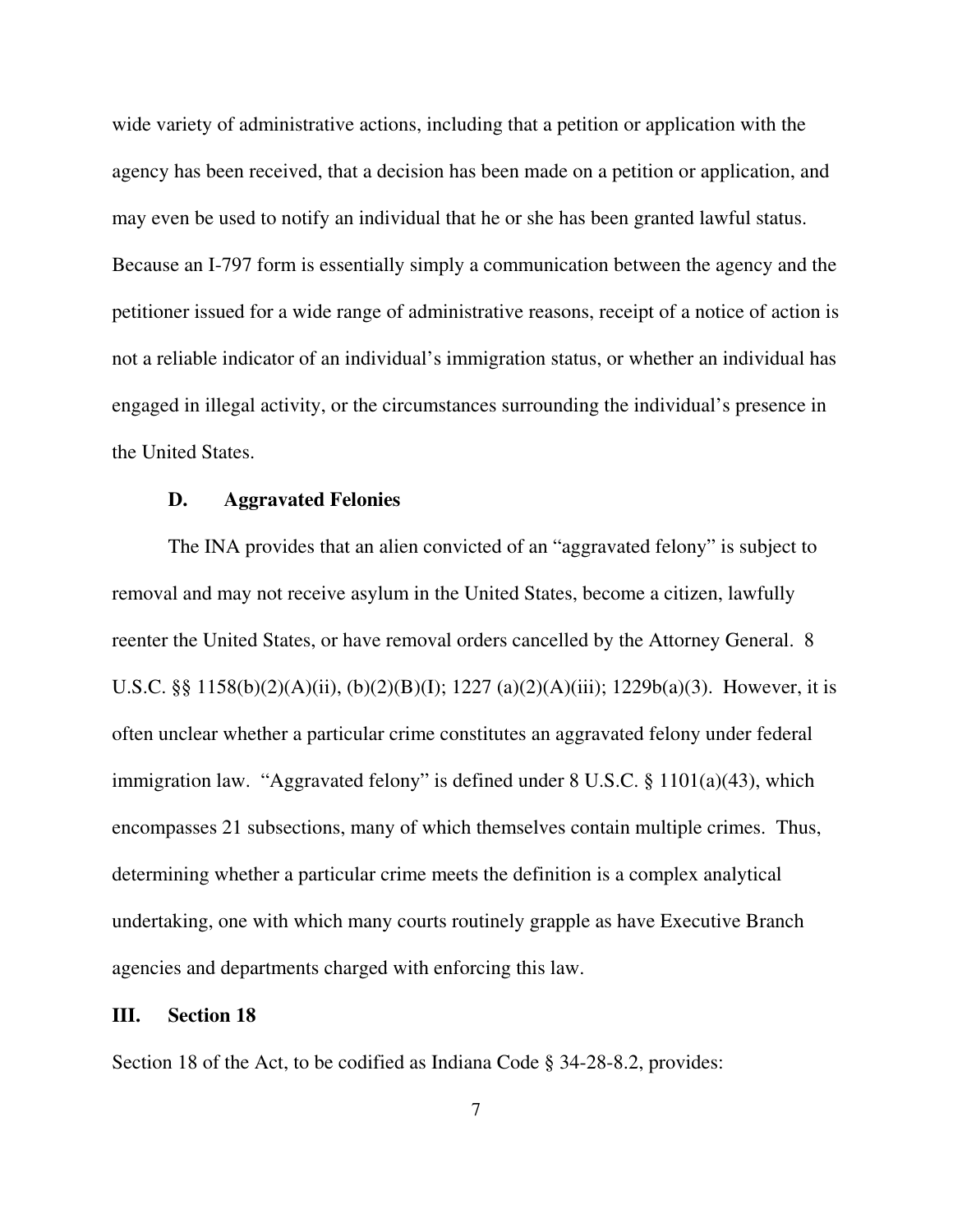Chapter 8.2. Offenses Related to Consular Identification

Sec. 1. As used in this chapter, "consular identification" means an identification, other than a passport, issued by the government of a foreign state for the purpose of providing consular services in the United States to a national of the foreign state.

Sec. 2. (a) This section does not apply to a law enforcement officer who is presented with a consular identification during the investigation of a crime.

 (b) Except as otherwise provided under federal law, a person who knowingly or intentionally offers, accepts, or records a consular identification as a valid form of identification for any purpose commits a Class C infraction. However, the person commits:

(1) a Class B infraction for a second offense; and

(2) a Class A infraction for a third or subsequent offense.

### **Consular Identification Documents ("CIDs"):**

The Vienna Convention on Consular Relations ("VCCR"), to which the United States is a signatory, provides, *inter alia*, that a foreign consulate may issue travel documents, visas, or other appropriate documents to protect and assist its citizens in the foreign country. Vienna Convention on Consular Relations and Optional Protocol on Disputes, Art. 5(a), (d), (e), T.I.A.S. No. 6820, 21 U.S.T. 77, 1969 WL 97928 (Dec. 14, 1969). Consular identification documents ("CIDs") are photo identification cards issued by many embassies and consulates, including the United States, "to encourage their citizens abroad to register with the consulates so that they can receive standard consular services, be notified if necessary, and be located upon inquiry by relatives and authorities." Congressional Research Service, Consular Identification Cards: Domestic and Foreign Policy Implications, the Mexican Case, and Related Legislation at CRS-1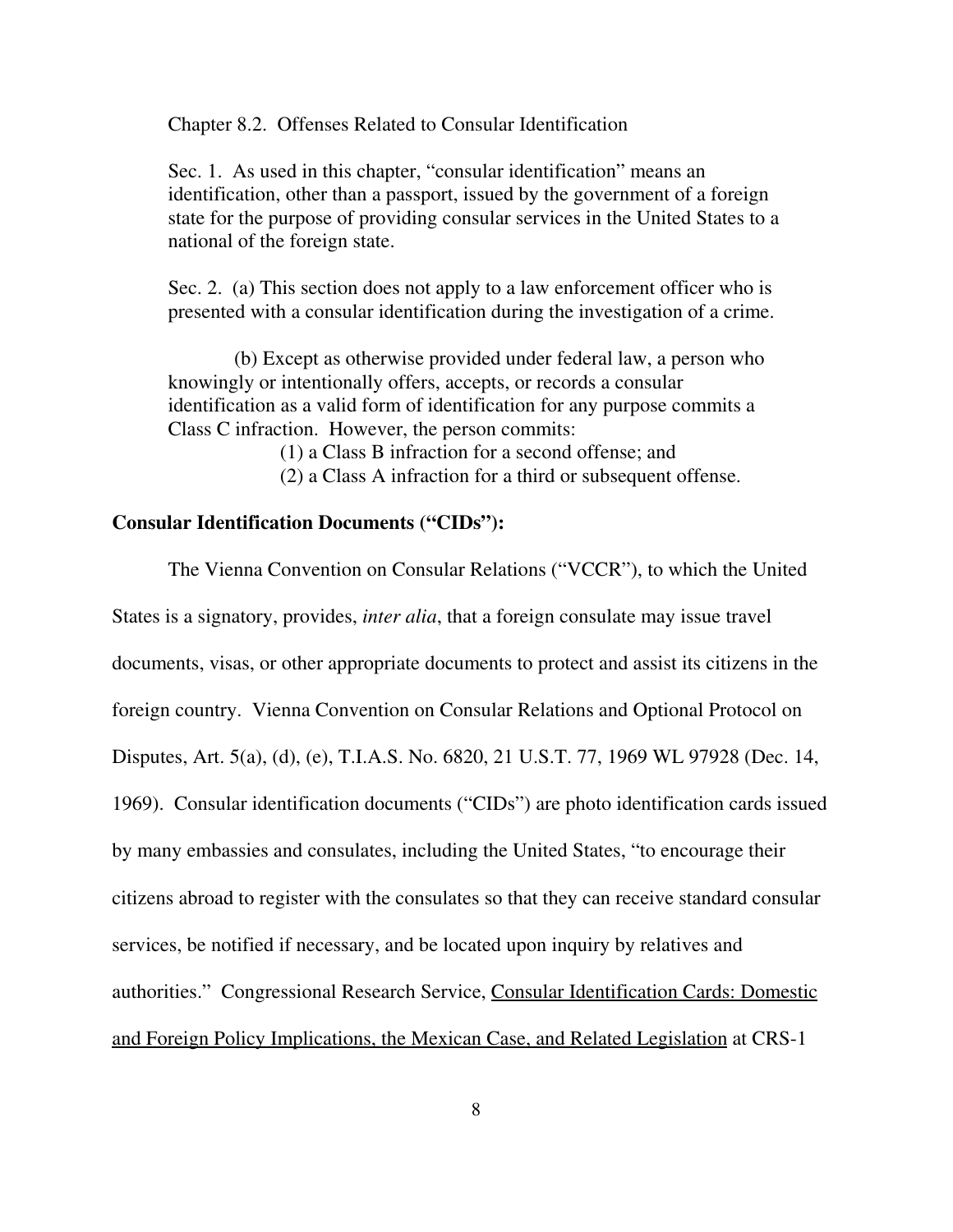(2005), available at http://www.fas.org/sgp/crs/misc/RL32094.pdf. The Court has been informed that the issuance of these identification documents is a matter which the respective foreign governments closely supervise and tightly manage.

Under the VCCR, a foreign national arrested or detained in the United States must be advised of his or her right to request that appropriate consular officials be timely notified of the individual's detention. Thus, individuals can use CIDs to alert federal, state, and local law enforcement authorities of the need to notify consular officials when assistance is required. Cardholders also commonly use CIDs for identification purposes, such as with financial institutions, law enforcement agencies, and state and local governments in the United States, as well as for other transactions that require photo identification, including cashing checks, renting housing, or enrolling children in school, especially when no other forms of photo identification are available to them for their use.

The parties stipulate that limitations or restrictions on the use of these documents in connection with official state matters is a permissible exercise of state governmental authority. As for the non-state governmental uses, however, the parties here disagree as to their lawfulness.

#### **IV. Background on the Named Plaintiffs**

Ingrid Buquer is a Mexican citizen who resides in Johnson County (Indiana) and also spends a significant amount of time in Marion County. She has applied for a U-Visa as a victim of, or a witness to, a violent crime, which, if granted, will allow her to remain in the United States. See 8 U.S.C. § 1101(a)(15)(U). She has received an I-797 Notice of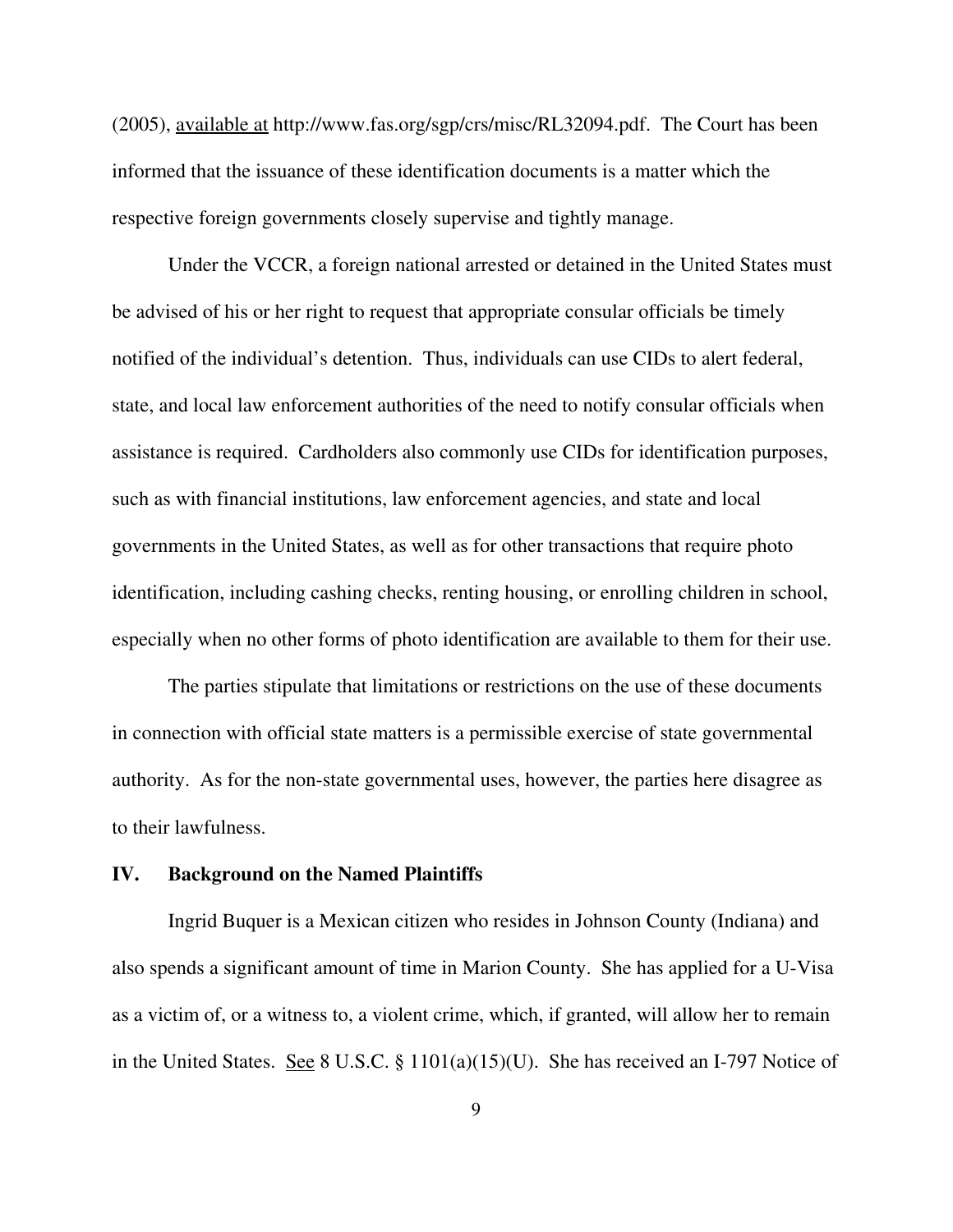Action to inform her of the pendency of her U-Visa application. Ms. Buquer has also received a CID from the Mexican Consulate in Indianapolis, which she uses in both Johnson and Marion Counties for many purposes, such as banking and shopping as well as in other situations in which identification is required. She has at times presented her CID when receiving services at the Mexican Consulate as proof of her Mexican citizenship. Ms. Buquer testified by affidavit that she is unable to obtain an identification card or license from the State of Indiana. Buquer Aff. ¶ 8. Plaintiffs contend that, because Ms. Buquer has received a Notice of Action, she will be subject to warrantless arrest pursuant to Section 19 when and if the law goes into effect on July 1, 2011. Additionally, under Section 18, effective July 1, 2011, she will not be able to use her CID for identification without being subject to a civil infraction.

Louisa Adair is a citizen of Nigeria who currently resides in Marion County. Ms. Adair had a removal order issued against her in 1996, but she is currently released by ICE on an Order of Supervision, under which she reports to ICE every six months. She has been issued a valid work authorization document from DHS and she receives a I-797 Notice of Action each time she applies to renew her employment authorization card. Ms. Adair has filed a Motion to Reopen and Terminate Removal Proceedings and has also made a formal request that the ICE Chief Counsel's office exercise its prosecutorial discretion and join in her in that motion. If her request is granted, she will be eligible to apply for lawful permanent residency because her mother is a citizen of the United States and Ms. Adair possesses an approved and current I-130 visa petition. Ms. Adair also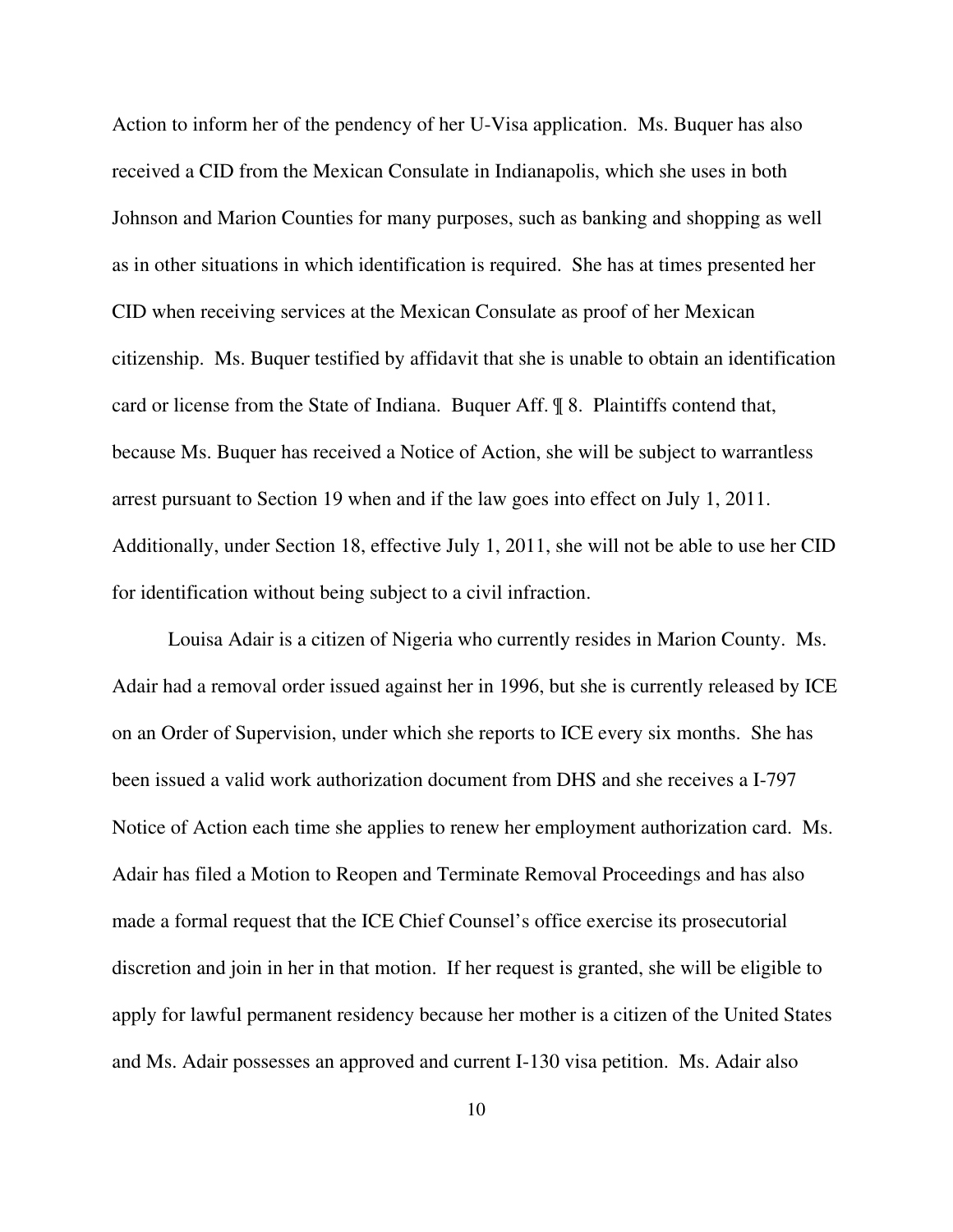received an I-797 Notice of Action approving the I-130 petition that establishes her relationship to her citizen-mother. Plaintiffs contend that, because Ms. Adair has received both a removal order and various Notice of Action forms, she will be subject to warrantless arrest by Indiana law enforcement officers when and if Section 19 goes into effect on July 1, 2011.

Berlin Urtiz is a citizen of Mexico who currently resides in Marion County. He has been a lawful permanent resident of the United States since 2001. In 2004, Mr. Urtiz was convicted of theft in Johnson County and sentenced to two years in prison, which was subsequently suspended to probation. This crime was initially determined to be an aggravated felony under 8 U.S.C. § 1101(a)(43), and, in 2010, he was taken into custody by ICE and detained for four months pending removal. However, in September 2010, he was granted post-conviction relief. His theft conviction was vacated in November 2010 and he was re-sentenced for the misdemeanor offense of conversion, which does not qualify as an aggravated felony. Currently, there are no removal proceedings pending against Mr. Urtiz and he remains a lawful permanent resident, but Plaintiffs contend that, inasmuch as he has been convicted of an aggravated felony in the past, he will be subject to warrantless arrest by Indiana law enforcement officers on this basis when and if Section 19 goes into effect on July 1, 2011.

## **Legal Analysis**

### **I. Standard of Review**

The grant of injunctive relief is appropriate if the moving party is able to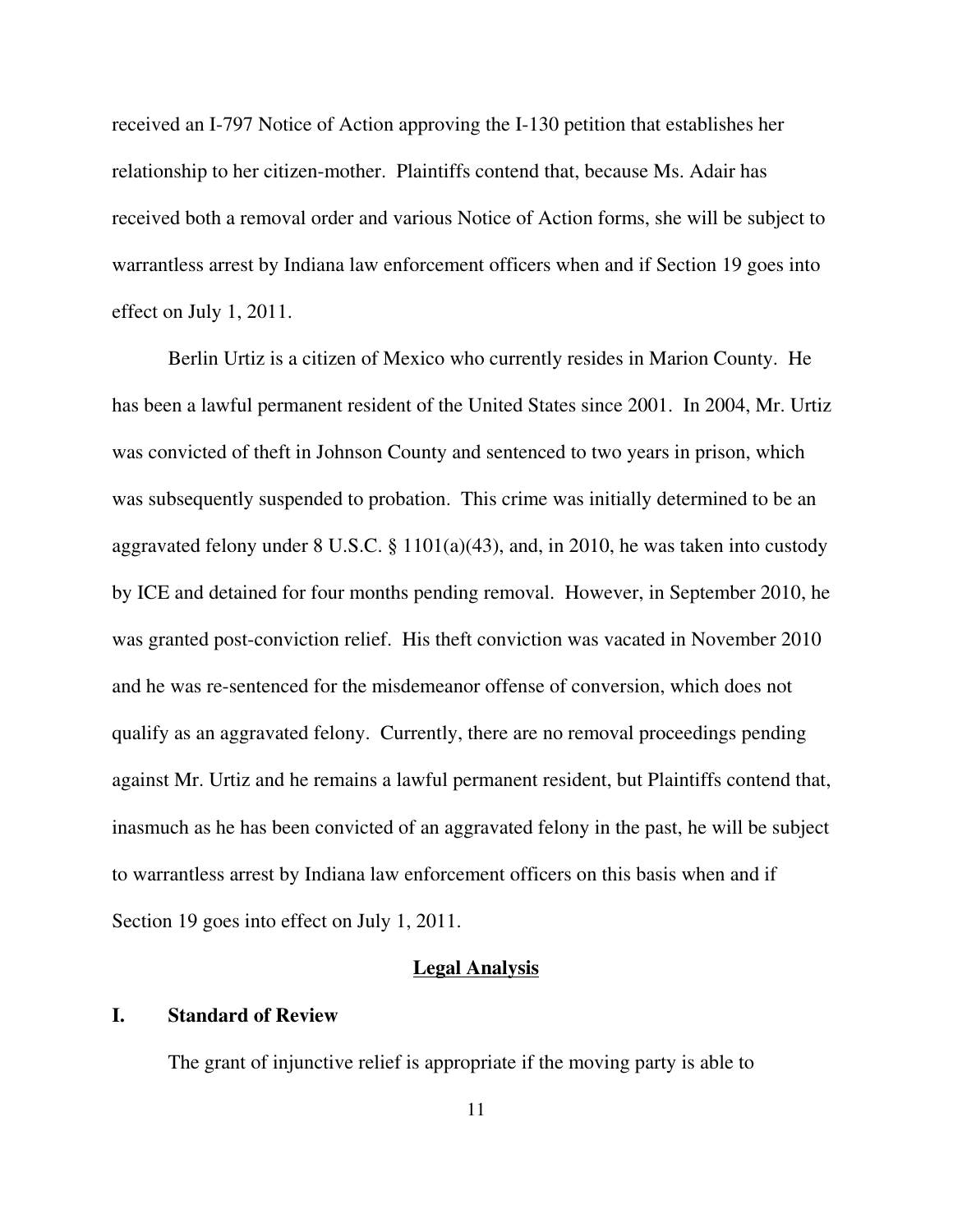demonstrate: (1) a reasonable likelihood of succeeding on the merits; (2) irreparable harm if preliminary relief is denied; and (3) an inadequate remedy at law. Girl Scouts of Manitou Council, Inc. v. Girl Scouts of the United States of America, Inc., 549 F.3d 1079, 1086 (7th Cir. 2008). If the moving party fails to demonstrate any one of these three threshold requirements, the emergency relief must be denied. Id. However, if these threshold conditions are met, the Court must then assess the balance of harm – the harm to Plaintiffs if the injunction is not issued against the harm to Defendant if it is issued – and, where appropriate, also determine what effect the granting or denying of the injunction would have on nonparties (the public interest). Id.

In determining whether to grant injunctive relief, the district court must take into account all four of these factors and then "exercise its discretion 'to arrive at a decision based on the subjective evaluation of the import of the various factors and a personal, intuitive sense about the nature of the case." Id. (quoting Lawson Products, Inc. v. Avnet, Inc., 782 F.2d 1429, 1436 (7th Cir. 1986)). This process involves engaging in what is called the "sliding scale" approach, meaning that "the more likely it is the plaintiff will succeed on the merits, the less balance of irreparable harms need weigh toward its side; the less likely it is the plaintiff will succeed, the more the balance need weigh towards its side." Abbott Laboratories v. Mead Johnson & Co., 971 F.2d 6, 12 (7th Cir. 1992) (citations omitted). The sliding scale approach "is not mathematical in nature, rather 'it is more properly characterized as subjective and intuitive, one which permits district courts to weigh the competing considerations and mold appropriate relief.'" Ty, Inc. v. Jones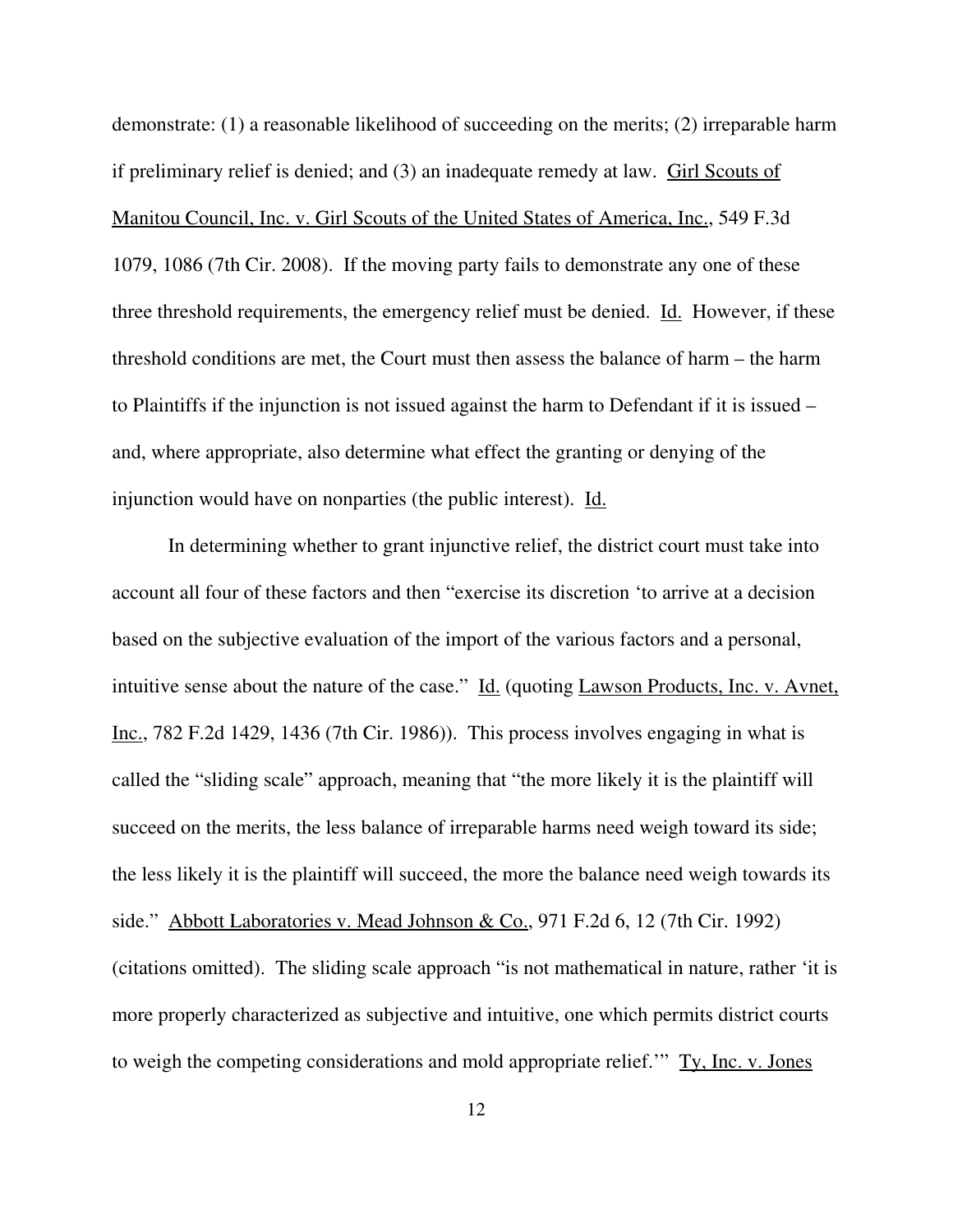Group, Inc., 237 F.3d 891, 895-96 (7th Cir. 2001) (quoting Abbott Laboratories, 971 F.2d at 12).

#### **II. Likelihood of Success on the Merits**

#### **A. Section 19**

### **1. Standing**

Defendants initially contend that all three named Plaintiffs lack standing to sue, having failed to show that they are under threat of suffering any injury because they have failed to establish with certainty that they will be subject to arrest under Section 19 when and if it becomes effective. To have standing to seek injunctive relief, "a plaintiff must show that he is under threat of suffering 'injury in fact' that is concrete and particularized; the threat must be actual and imminent, not conjectural or hypothetical; it must be fairly traceable to the challenged action of the defendant; and it must be likely that a favorable judicial decision will prevent or redress the injury." Summers v. Earth Island Institute, 555 U.S. 488, 129 S.Ct. 1142, 1149 (2009) (citing Friends of Earth, Inc. v. Laidlaw Environmental Servs. (TOC), Inc., 528 U.S. 167, 180-81 (2000)).

**Mr. Urtiz:** Defendants argue that Mr. Urtiz lacks standing to challenge the constitutionality of Section 19 because he has neither been indicted for nor convicted of an aggravated felony as Plaintiffs allege.<sup>1</sup> Specifically, Defendants contend that, because

<sup>&</sup>lt;sup>1</sup> As laid out above, pursuant to Indiana Code § 35-33-1(a)(13), a law enforcement officer may arrest a person when the officer has "probable cause to believe that the person has been indicted for or convicted of one (1) or more aggravated felonies (as defined in 8 U.S.C. § (continued...)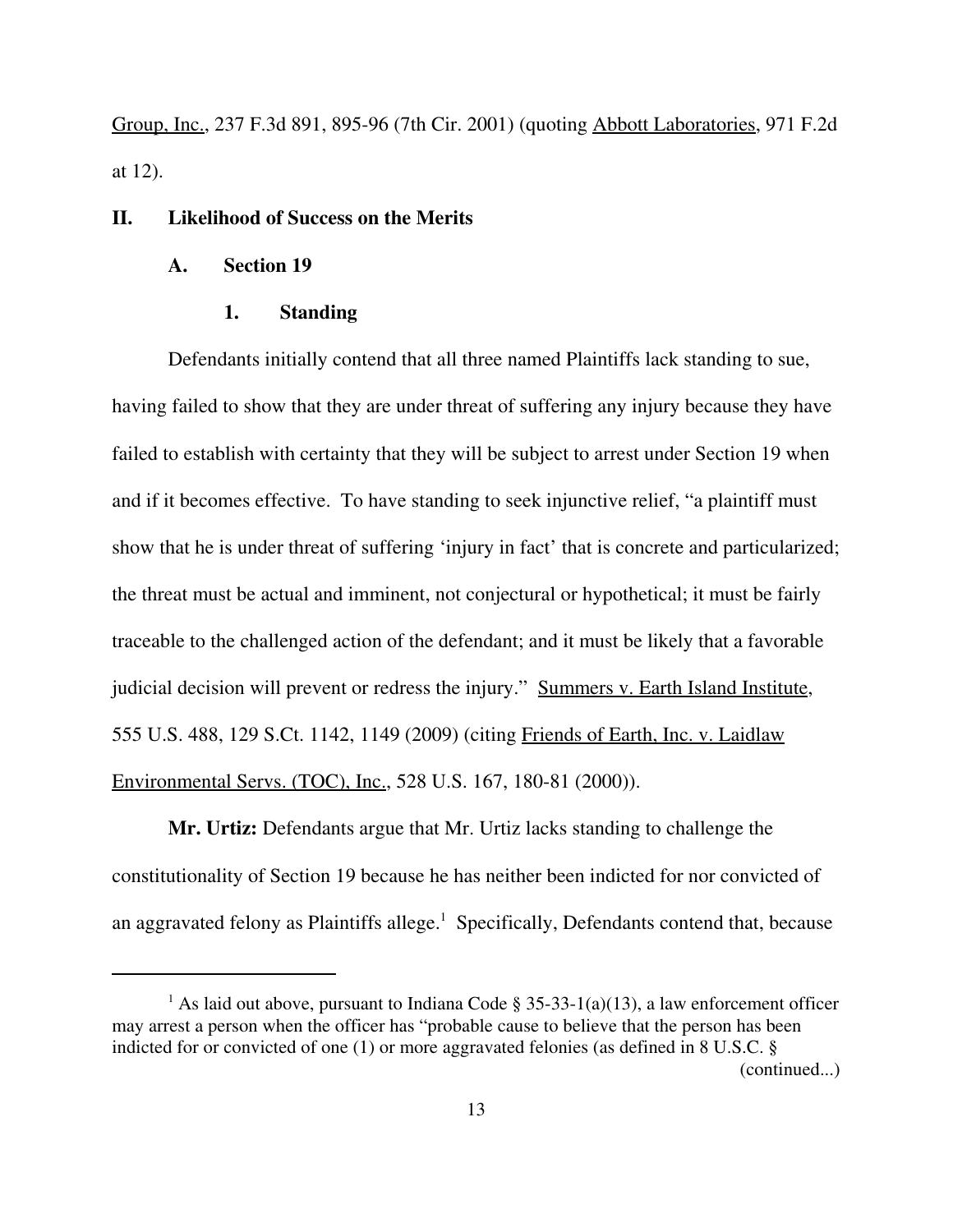all but two days of Mr. Urtiz's court-ordered two-year sentence in the Indiana Department of Correction was suspended to probation, he fails to meet the one-year minimum term of imprisonment required for a theft offense to constitute an aggravated felony under 8 U.S.C. § 1101(a)(43). However, the applicable federal statute defines "term of imprisonment" to include "the period of incarceration or confinement ordered by a court of law *regardless of any suspension of the imposition or execution of that imprisonment or sentence in whole or in part*." 8 U.S.C. § 1101(48)(B) (emphasis added). This definition applies regardless of whether the conviction was entered before, on, or after September 30, 1996, the effective date of the INA. 8 U.S.C. § 1101(a)(43). Thus, Mr. Urtiz's two-year sentence exceeds the one-year threshold required for a theft conviction to constitute an aggravated felony, notwithstanding the fact that nearly the entire sentence was suspended to probation.

Defendants also argue that Mr. Urtiz does not fall within the terms of Section 19's proscriptions for the additional reason that his conviction for an aggravated felony was subsequently vacated and reduced to a misdemeanor. However, Section 19 specifically authorizes the arrest of anyone for whom an officer has probable cause to believe "*has been* ... convicted of one (1) or more aggravated felonies." IND. CODE § 35-33-1-1(a)(13) (emphasis added). As Plaintiffs note, the use of the past participle in the statute implies that this provision applies as long as the individual was convicted at any time in the past.

 $\frac{1}{2}$ (...continued)  $1101(a)(43)$ ."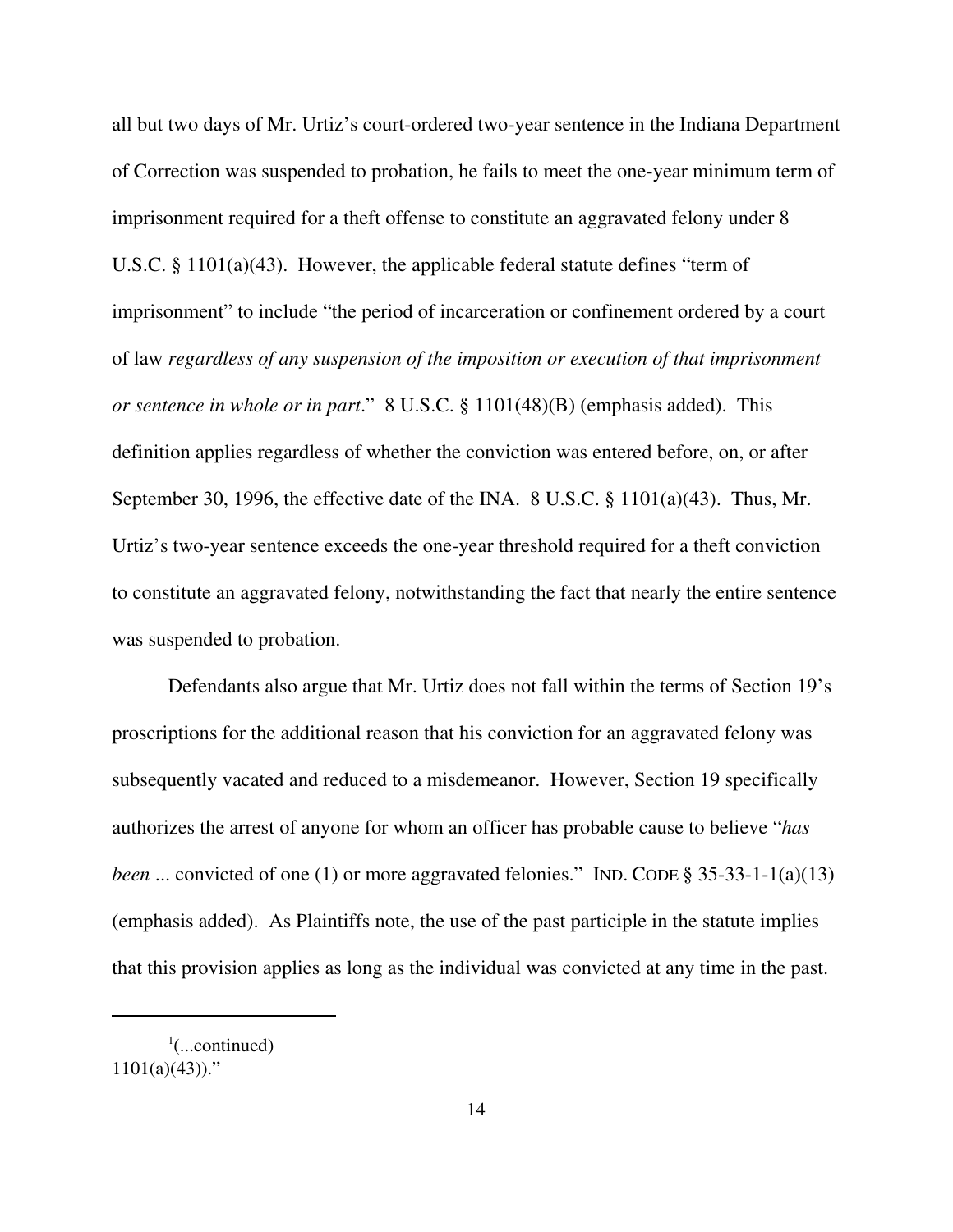Section 19 makes no distinctions as to convictions that are later overturned or expunged. Clearly, whenever the Indiana General Assembly has sought to have the term "conviction" exclude convictions that have been reversed or vacated, it has made that intention clear. See, e.g., IND. CODE 3-8-1-5(b) (convictions that have been reversed, vacated, or set aside do not qualify for statute disqualifying a person convicted of a felony from assuming or being a candidate for elected office). For these reasons, we find that Mr. Urtiz will be subject to arrest under  $\S 35-33-1-1(a)(13)$  when and if Section 19 becomes effective.

**Ms. Adair and Ms. Buquer:** Ms. Adair has received a removal order from immigration. Defendants argue that Ms. Adair nonetheless lacks standing to challenge Indiana Code § 35-33-1-1(a)(11), which allows an officer to arrest an individual for whom a removal order has been issued by an immigration court, because her removal order was subsequently "superseded" by an Order of Supervision. Defendants' characterization is in error, however, because, rather than superseding a removal order, an order of supervision is issued "pending removal" and merely imposes conditions on an individual's release in cases where the person neither leaves nor is removed within the statutory period. See 8 U.S.C. § 1231(a)(3). Thus, although Ms. Adair has received an order of supervision, there is no evidence that her removal order is no longer current and in-force. Accordingly, she meets the definition of individuals who are subject to arrest under  $\S 35-33-1-1(a)(11)$ , since she has "a removal order issued for [her] by an immigration court."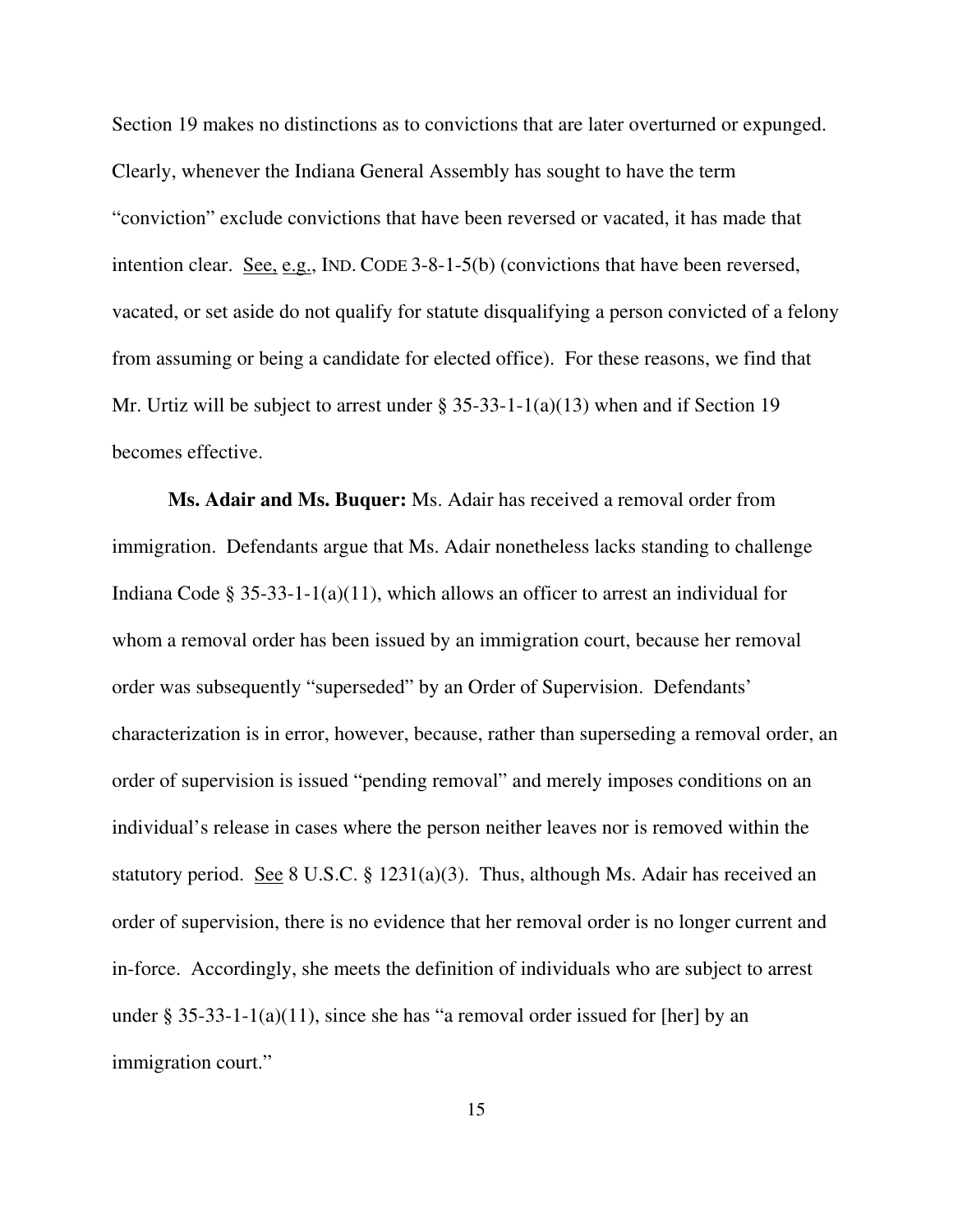Defendants argue that neither Ms. Adair nor Ms. Buquer has standing to challenge Indiana Code § 35-33-1-1(a)(12) because the notices of action that they each received are "benign" and further, the Court must assume that Section 19 would only be enforced against those with "non-benign" notices of action.<sup>2</sup> However,  $\S 35-33-1-1(a)(12)$  permits the arrest of any person who has a "notice of action ... issued by the United States Department of Homeland Security," making no distinction between benign and nonbenign notices nor does the statute (or Defendants for that matter) indicate what constitutes a non-benign notice of action. It is undisputed that both Ms. Adair and Ms. Buquer possess notices of action issued by DHS and nothing in the plain language of the statute excludes their notices of action from inclusion within the terms of Section 19. Thus, we find that both Ms. Adair and Ms. Buquer will be subject to arrest when and if Section 19 becomes effective on July 1, 2011 sufficient to satisfy the requirements of standing.

It is true that none of the Plaintiffs has yet suffered a direct injury based on Section 19 because, obviously, the statute is not yet in effect. However, it is well established that "the existence of a statute implies a threat to prosecute [and thus] pre-enforcement challenges are proper, because a probability of future injury counts as 'injury' for the purpose of standing." Bauer v. Shepard, 620 F.3d 704, 708 (7th Cir. 2010) (citations omitted). Interestingly, Defendants have argued that the authorizations given police

 $2^2$  The terms "benign" and "non-benign" do not appear in the statute; their use here reflects the adversarial effort by defense counsel to salvage their standing arguments.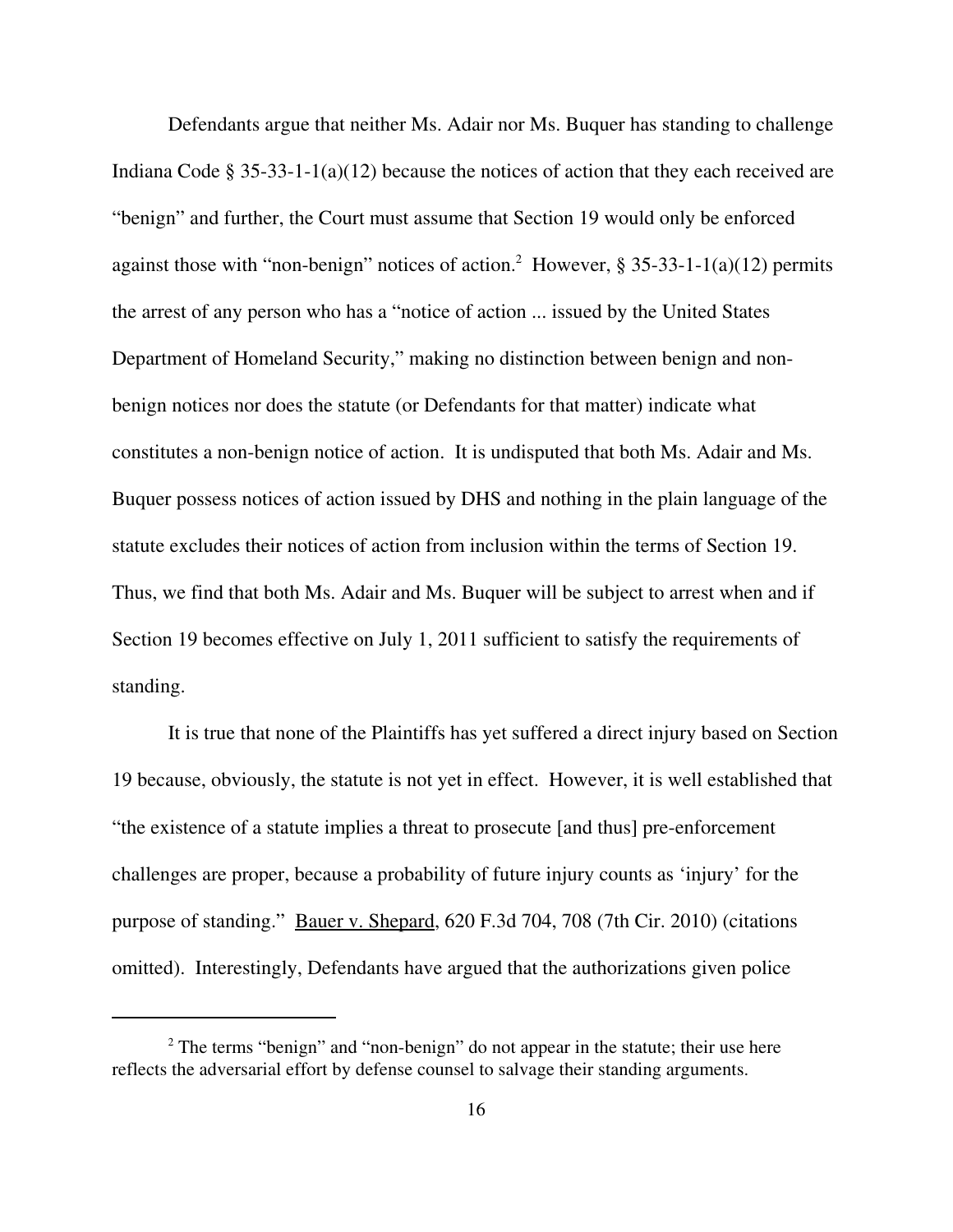officers to effect arrests of persons under these provisions may never be enforced, suggesting that Plaintiffs are thus not at risk or otherwise injured until such time as they are actually arrested. We reasonably assume that the Indiana General Assembly intended this law to be enforced in accordance with its authorizations when it was enacted. Accordingly, because Plaintiffs have established that they fall within the definition of those individuals who will be subject to arrest if and when Section 19 becomes effective on July 1, 2011, their standing to bring this action seeking injunctive relief has been established.

### **2. Ripeness**

In related fashion, Defendants maintain that Plaintiffs' challenge to Section 19 is not ripe for adjudication. Defendants argue that Plaintiffs are unable to point to a specific threat of the application of the Act, and, because the nature and scope of its application have not yet been developed, any determination by the Court regarding its constitutionality would be premature.

To determine whether a case is ripe for adjudication, a court must determine "first, whether the relevant issues are sufficiently focused so as to permit judicial resolution without further factual development; and second, whether the parties would suffer any hardship by the postponement of judicial action." Triple G Landfills, Inc. v. Bd. of Comm'rs of Fountain County, Ind., 977 F.2d 287, 289 (7th Cir. 1992) (citations omitted). The first factor is generally met where "[t]he issues posed are purely legal ... and would not be clarified by administrative proceedings or any other type of factual development."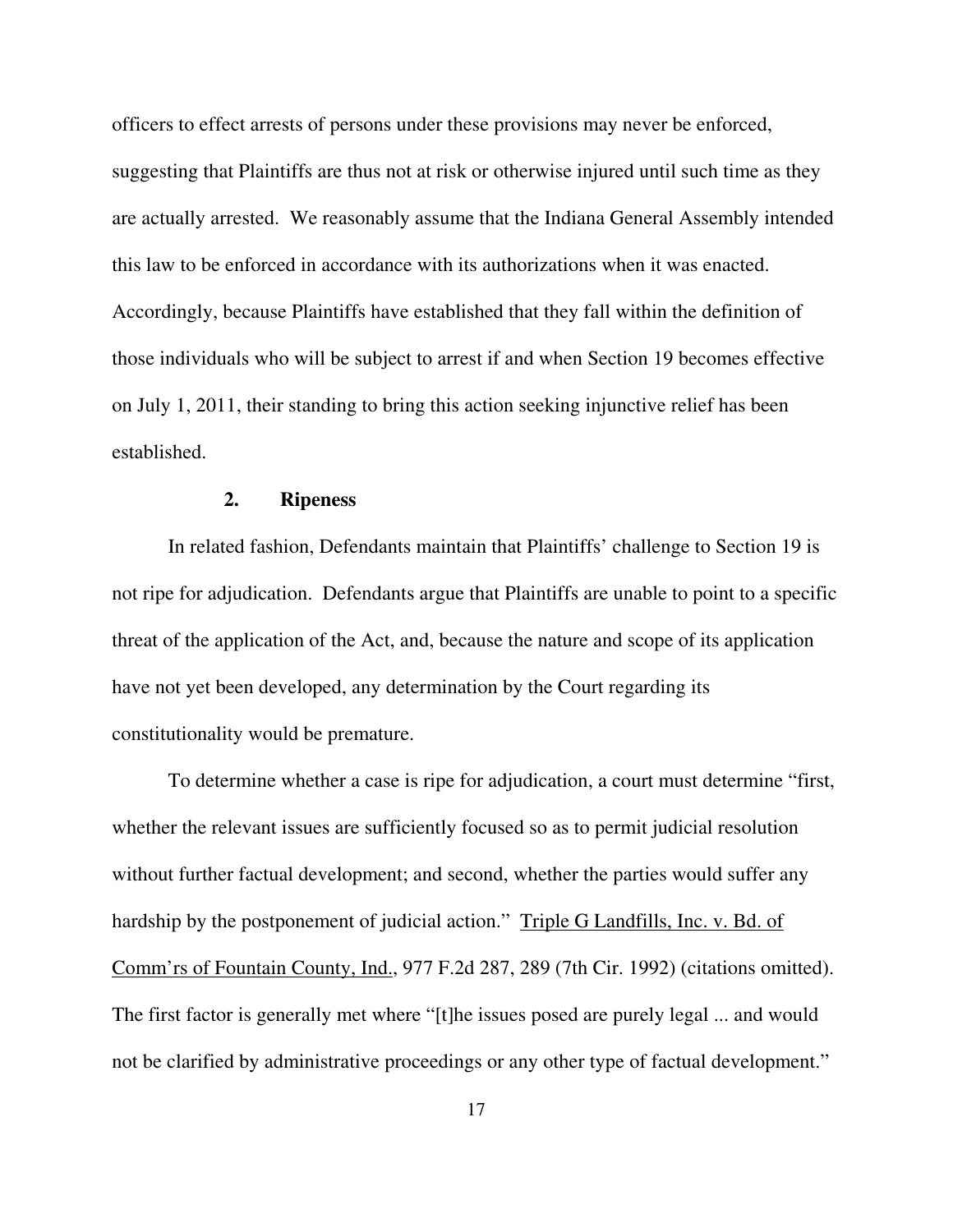Id. The parties here agree that, at least at the preliminary injunction stage, the Fourth Amendment and preemption issues presented to the Court are purely legal rather than factual issues. Accordingly, this first factor is met.

Plaintiffs argue that the second factor is also met because, absent judicial action, they face the threat of arrest when and if Section 19 becomes effective on July 1, 2011. Defendants rejoin that, because the scope and application of Section 19 has not yet been developed, Plaintiffs' assertion that they will be subject to arrest is nothing more than speculation based on the assumption that a non-party (a state or local law enforcement officer) will perform a wholly discretionary act, to wit, the arrest of one of the Plaintiffs, based solely on the authority granted by Section 19.

Courts have long upheld pre-enforcement challenges to various civil and criminal statutes despite the fact that the discretionary authority of government officials is present in virtually all such statutes, and it is well-established that a plaintiff need not be required to undergo arrest and prosecution before being able to challenge the constitutionality of a statute. See, e.g., Babbit v. UFW Nat'l Union, 442 U.S. 289, 298 (1979) ("[O]ne does not have to await the consummation of a threatened injury to obtain preventive relief.") (citation and quotation omitted); Steffel v. Thompson, 415 U.S. 452, 459 (1974) ("[I]t is not necessary that petitioner first expose himself to actual arrest or prosecution to be entitled to challenge a statute that he claims deters the exercise of his constitutional rights."); Commodity Trend Serv., Inc. v. Commodity Futures Trading Comm'n, 149 F.3d 679, 687 (7th Cir. 1998) ("It is not necessary ... that a plaintiff expose itself to actual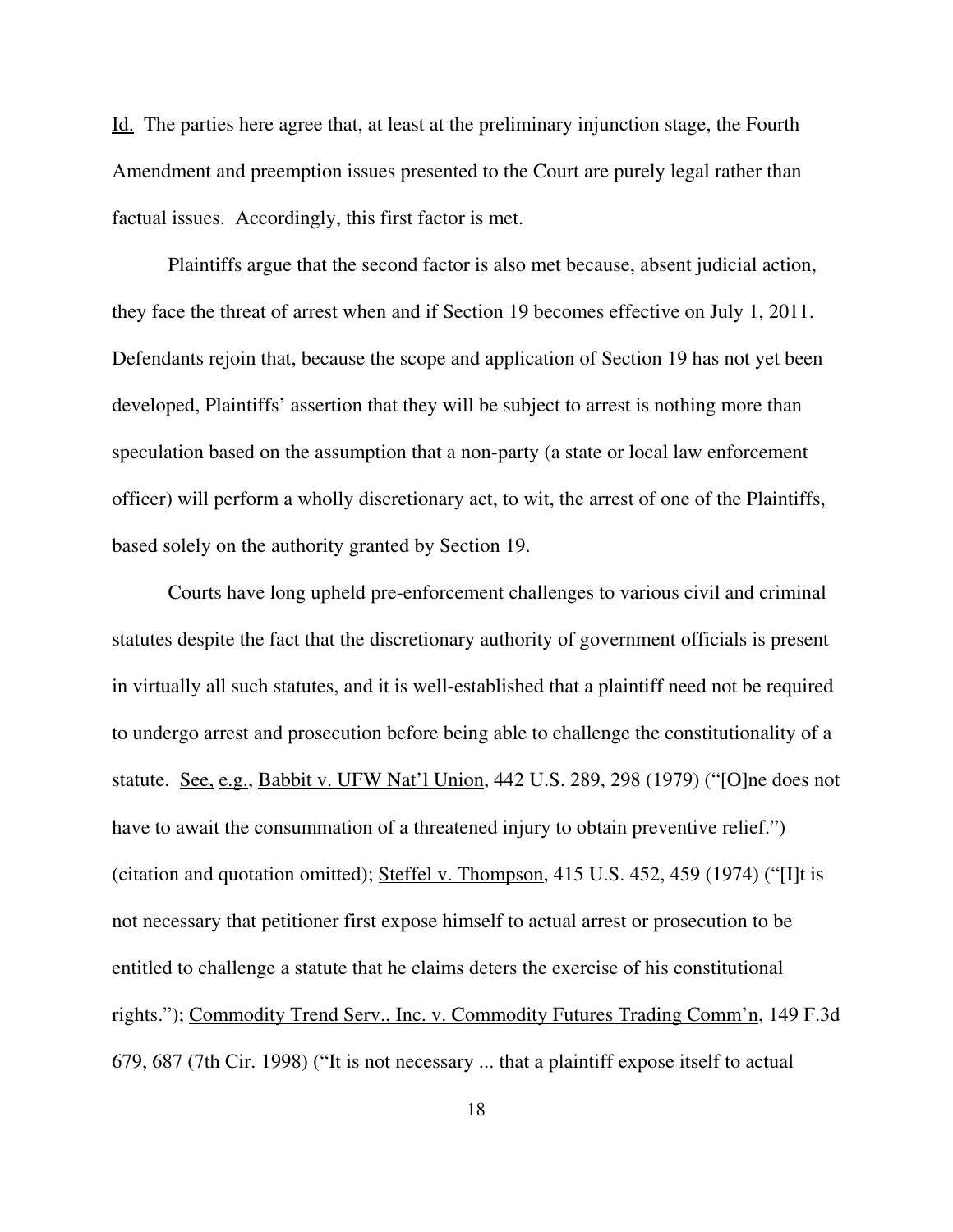arrest or prosecution.").

As long as there is a credible threat of enforcement, the second prong of the ripeness doctrine is satisfied. Such a threat is credible "when a plaintiff's intended conduct runs afoul of a criminal statute and the Government fails to indicate affirmatively that it will *not* enforce the statute." Commodity Trend Serv., 149 F.3d at 687 (citing Virginia v. American Booksellers Ass'n, Inc., 484 U.S. 383, 393 (1988) (emphasis in original)). Here, for the reasons deemed applicable to resolving the standing issue, Plaintiffs have shown that they fall within the ambit of those who will be subject to arrest under Section 19. Moreover, neither party has pointed to evidence to establish, nor is there anything in the statute or legislative history to suggest, that Section 19 will not be enforced as written.

This case is distinguishable from the circumstances presented in Indiana Right to Life, Inc. v. Shepard, 507 F.3d 545 (7th Cir. 2007), where the Seventh Circuit held that the issues presented were not ripe for adjudication because there was no evidence of a real threat of enforcement of the challenged provisions. In that case, the plaintiffs were able to point to evidence that the provisions at issue had never been enforced in the ten years of their existence. No similar evidence has been presented here to show that Section 19, having now been enacted, will not be enforced. Given the concerns and purposes underlying this statute and informing the decision of the Indiana General Assembly to enact this law and in light of the heightened political rhetoric accompanying public debates on issues of immigration policy across Indiana and elsewhere, it is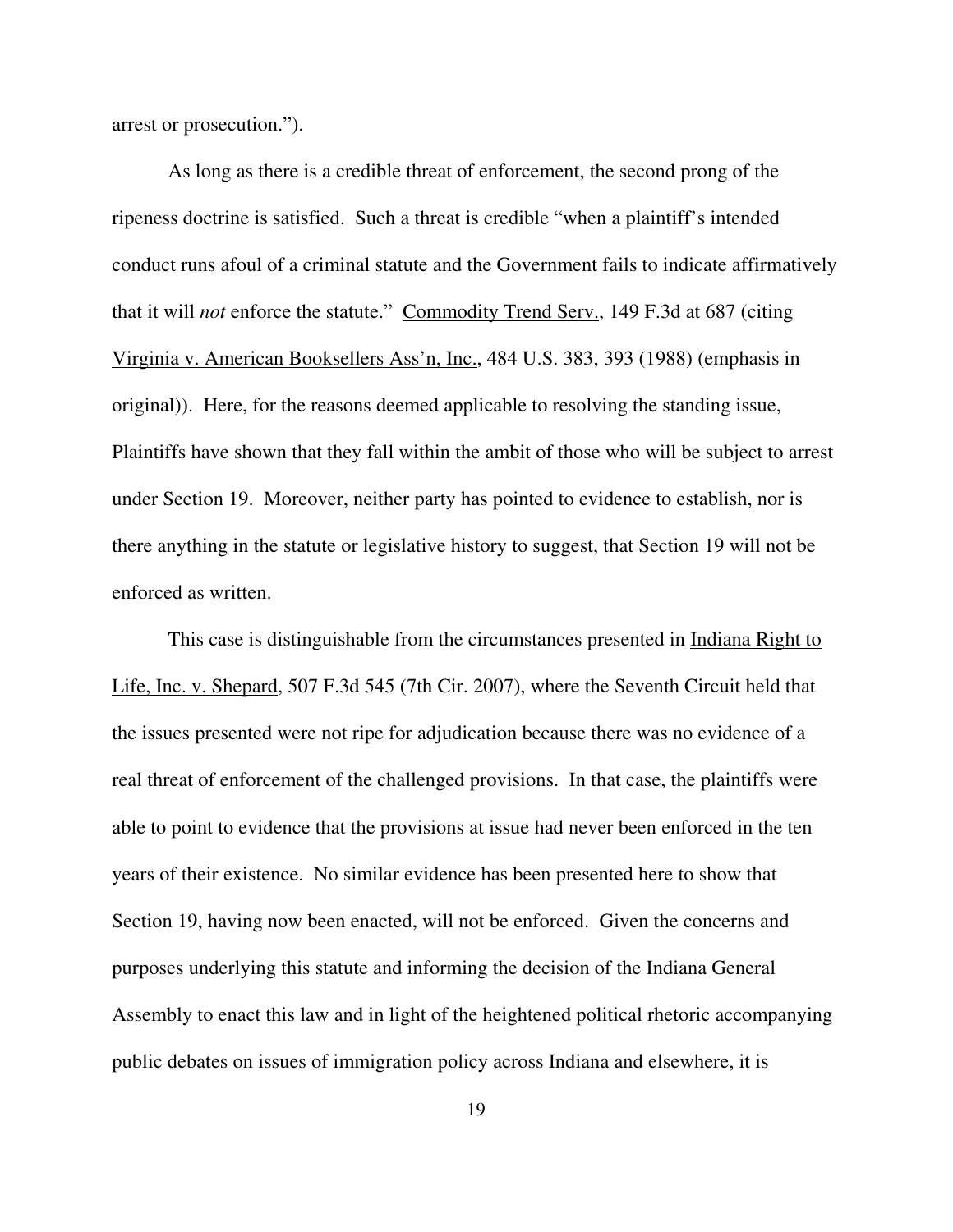reasonable to assume that, armed with these new and expanded powers, state law enforcement officials will undertake to enforce them. Accordingly, we find that Plaintiffs have alleged an actual and credible fear that Section 19 will be enforced against them, should the statute become effective on July 1, 2011. For these reasons, we hold that Plaintiffs' challenge is ripe for adjudication.

## **3. Fourth Amendment and Due Process Issues**

Section 19 authorizes state and local law enforcement officers to effect warrantless arrests for matters that are not crimes. Defendants concede that nothing under Indiana law makes criminal the receipt of a removal order, a notice of action or detainer, or a person's having been indicted for or convicted of an aggravated felony. Defs.' Resp. at 12. Defendants also concede that arrests based solely on Section 19 "could potentially be in violation of the Fourth Amendment." Id. at 3. Nevertheless, Defendants argue that, because Plaintiffs have raised a facial challenge to the statute, the Court must presume that government officials will apply Section 19 in a constitutional manner.

"[A]n arrest is reasonable under the Fourth Amendment so long as there is probable cause to believe that *some* criminal offense has been or is being committed." Fox v. Hayes, 600 F.3d 819, 837 (7th Cir. 2010) (emphasis in original) (citations omitted). It is true that, "'[i]n evaluating a facial challenge to a state law, a federal court must ... consider any limiting construction that a state court or enforcement agency has proffered.'" Ward v. Rock Against Racism, 491 U.S. 781, 795-96 (1989) (quoting Hoffman Estates v. The Flipside, Hoffman Estates, Inc., 455 U.S. 489, 494 n.5 (1982)).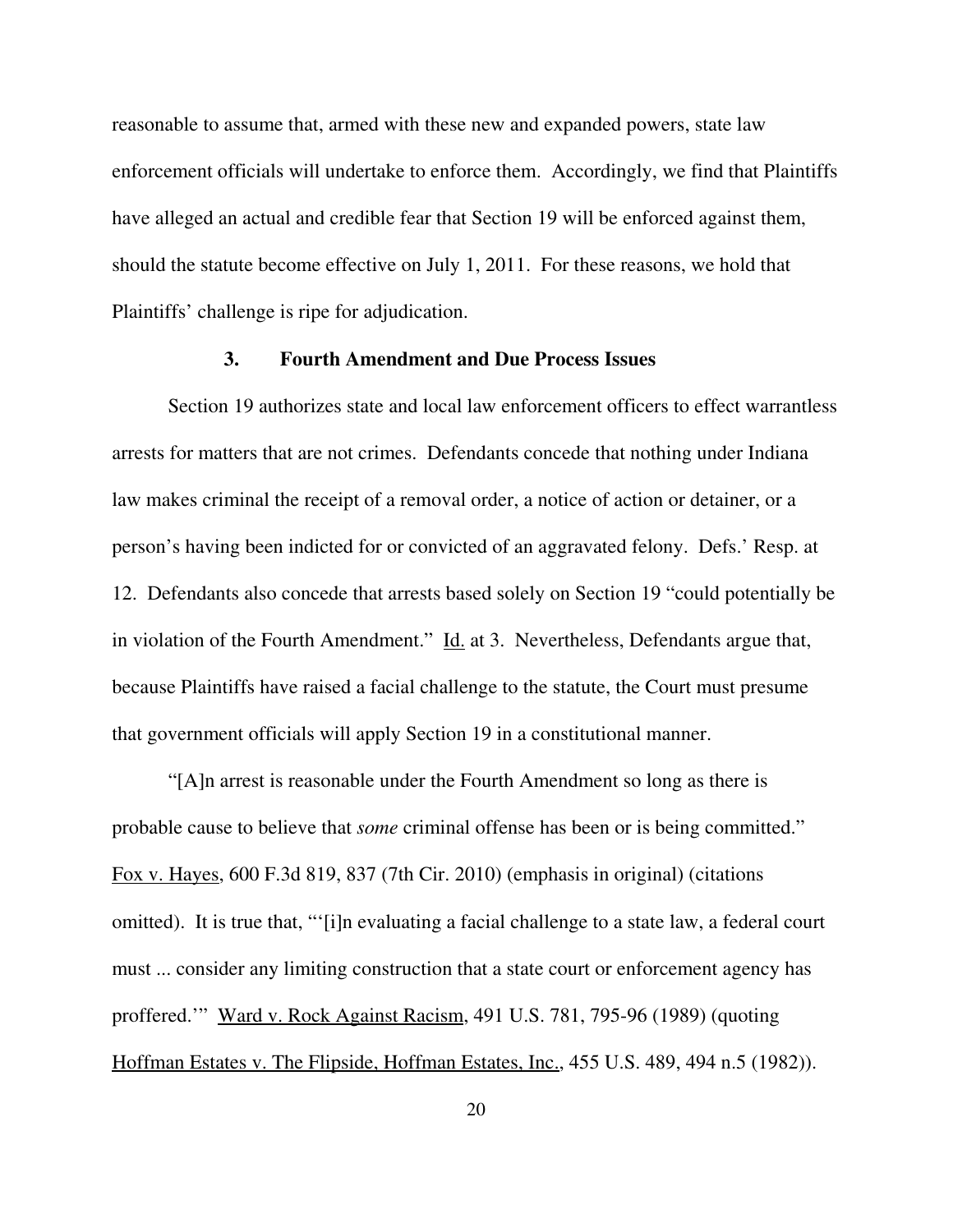However, "a federal court may not slice and dice a state law to 'save' it; we must apply the Constitution to the law the state enacted and not attribute to the state a law we could have written to avoid the problem." K-S Pharmacies, Inc. v. American Home Products, Corp., 962 F.2d 728, 730 (7th Cir. 1992) (citations omitted). Here, Defendants maintain that the Court is obligated to presume that the arrest provisions set forth in Section 19 would be applied constitutionally, that is, in accordance with the Fourth Amendment and due process requirements, and thus that these expanded arrest powers would be utilized only in conjunction with an otherwise lawful arrest.

We find this interpretation entirely fanciful, however, given that it completely ignores the plain language of the statute. Section 19 expressly provides that state and local enforcement officers "may arrest" individuals for conduct that all parties stipulate and agree is not criminal. The statute contains no reference to Fourth Amendment protections nor does it include a requirement that the arrest powers granted to law enforcement officers under Section 19 be used only in circumstances in which the officer has a separate, lawful reason for the arrest. Moreover, accepting Defendants' proposed construction would, in effect, read the statute out of existence. Apart from the exclusion of Fourth Amendment requirements regarding probable cause to arrest, Section 19 bestows no authority on law enforcement officers beyond the power to arrest for the noncriminal conduct enumerated therein, leaving a deafening silence as to what happens to the arrestee post his arrest. There is no mention of any requirement that the arrested person be brought forthwith before a judge for consideration of detention or release.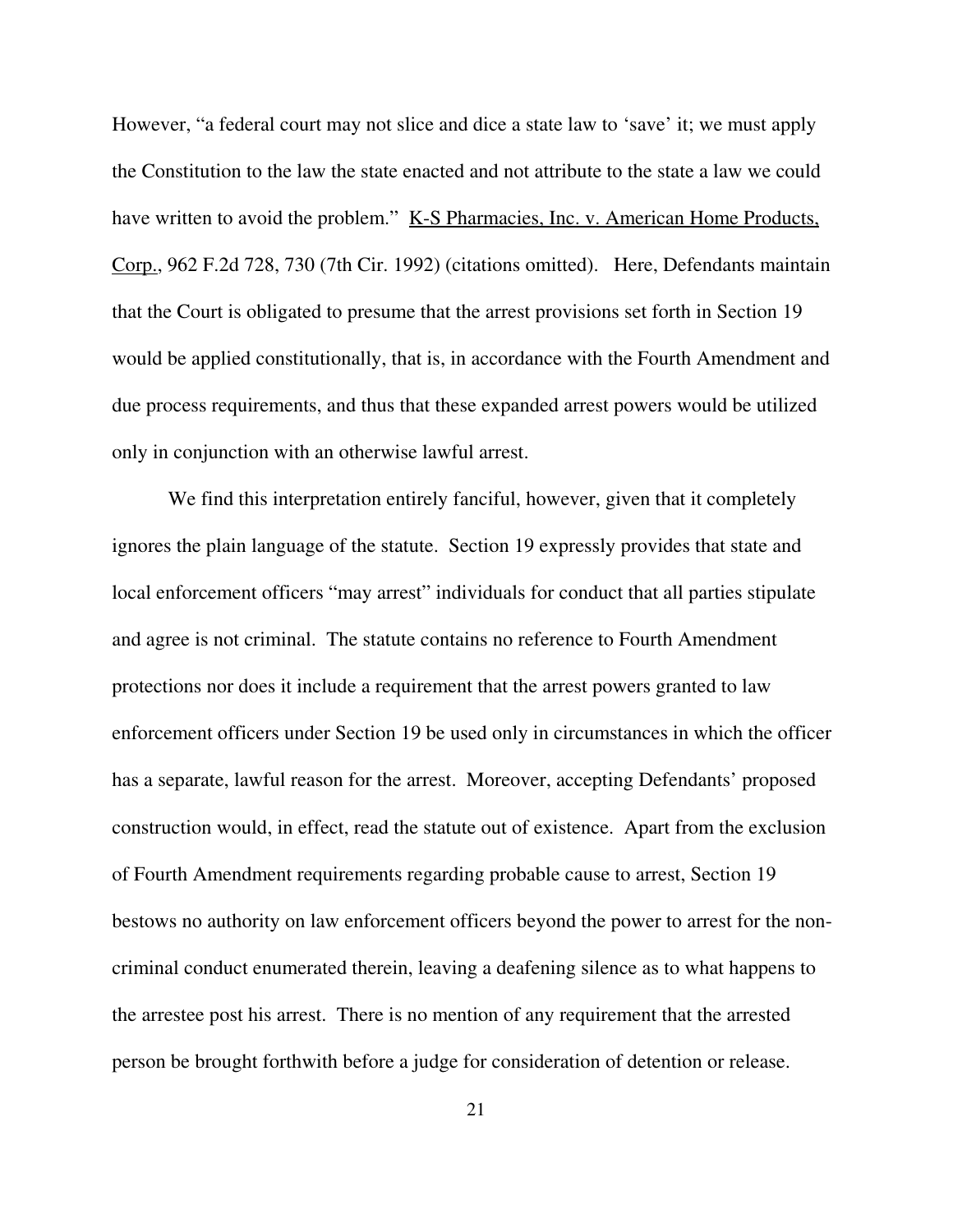There is in fact a complete void within the new statute regarding all other due process protections. Our acceptance of Defendants' theory, based on their seemingly desperate effort to save it, would be to require the Court to construe it contrary to its plain language, which clearly authorizes law enforcement officials to arrest an individual without regard to whether that individual was already subject to a lawful arrest. Such an interpretation, apart from being based on nothing within the text of the statute itself, would render Section 19 completely meaningless. We cannot and shall not interpret a statute in such an unprincipled fashion. United States v. Berkos, 543 F.3d 392, 396 (7th Cir. 2008).

In short, if the Court were to accept Defendants' proposed construction of the arrest powers provision, it would entail a radical rewriting of Section 19, which the Court is not empowered to do. Even if such broad interpretive powers were possible, the construction Defendants have proposed would be entirely untenable because, as we have noted above, it would render the challenged statute meaningless. Accordingly, we find that Plaintiffs have established that they are likely to succeed on the merits of their claim that Section 19 is susceptible to only one interpretation, to wit, that it authorizes the warrantless arrest of persons for matters and conduct that are not crimes. Because such power contravenes the Fourth Amendment, Section 19 would be unconstitutional.<sup>3</sup>

 $3$  Defendants make a passing argument that it is as yet undetermined whether the Fourth Amendment even applies to undocumented aliens. However, we read the caselaw to say otherwise. Following the Supreme Court's decision in Immigration and Naturalization Service v. Lopez-Menoza, 468 U.S. 1032 (1984), in which the Court accepted the principle that the Fourth Amendment does apply to undocumented individuals, courts, including the Seventh Circuit, routinely apply the Fourth Amendment in cases involving undocumented aliens. See, (continued...)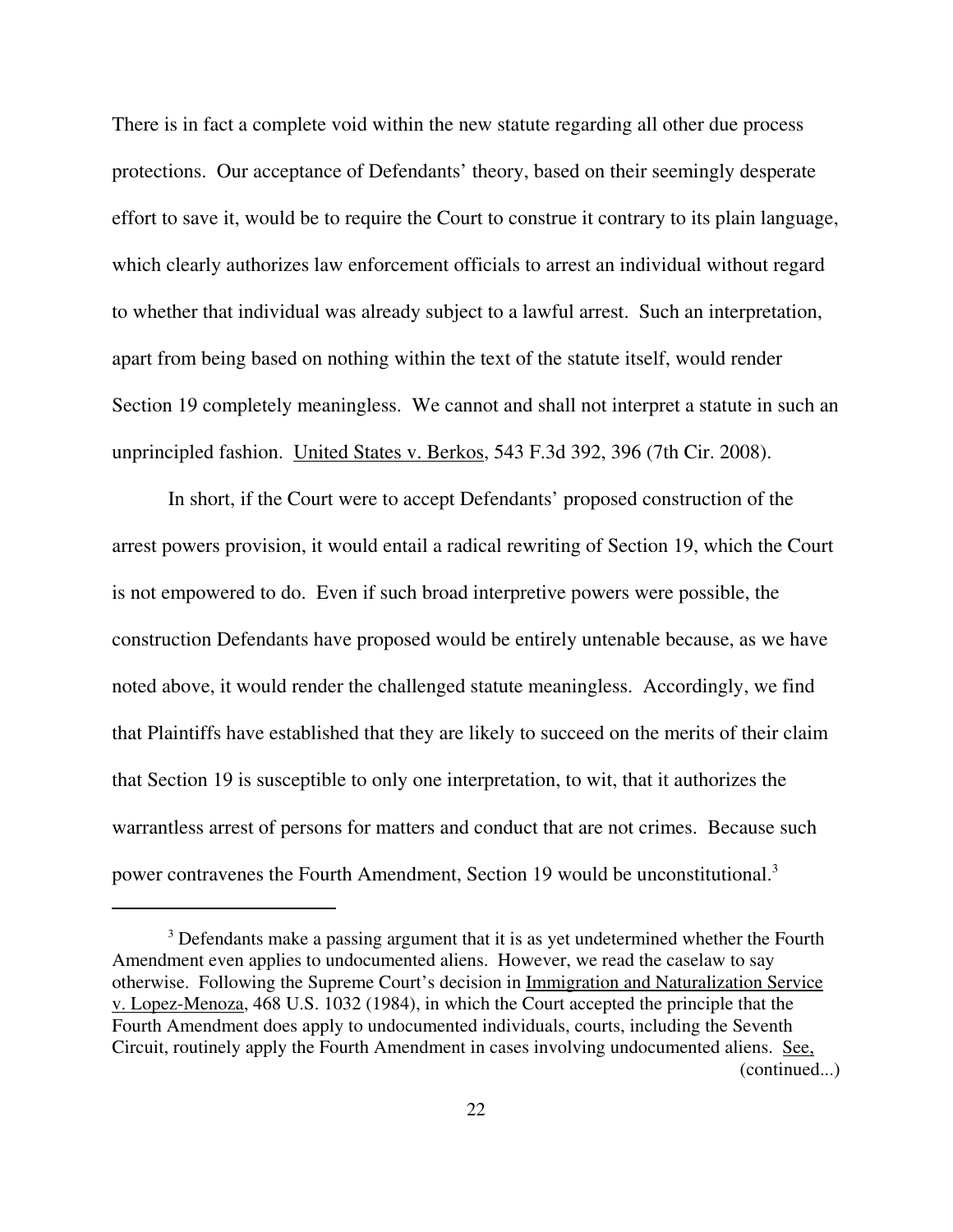#### **4. Preemption**

Plaintiffs are also likely to succeed in establishing that Section 19 is preempted by federal law. By virtue of the Supremacy Clause, it is "[a] fundamental principle of the Constitution ... that Congress has the power to preempt state law." Crosby v. Nat'l Foreign Trade Council, 530 U.S. 363, 372 (2000) (citations omitted). Preemption, express or implied, "is compelled whether Congress' command is explicitly stated in the statute's language or implicitly contained in its structure and purpose." Jones v. Rath Packing Co., 430 U.S. 519, 525 (1977) (citations omitted). In cases in which Congress has not explicitly provided for preemption in a given statute, state law must still yield in two circumstances. First, "[w]hen Congress intends federal law to 'occupy the field,' state law in that area is preempted." Crosby, 530 U.S. at 372. Even if Congress has not occupied the field, state law is preempted as well where it conflicts with federal law. Conflicts arise when "compliance with both federal and state regulations is a physical impossibility or when state law stands as an obstacle to the accomplishment and execution of the full purposes and objectives of Congress." Fid. Fed. Sav. & Loan Ass'n v. de la Cuesta, 458 U.S. 141, 153 (1982) (internal quotations and citations omitted). To determine whether "obstacle" preemption exists, a court must employ its "judgment, to be informed by examining the federal statute as a whole and identifying its purpose and

 $\alpha^3$ (...continued)

e.g., United States v. Quintana, 623 F.3d 1237, 1239 (8th Cir. 2010); United States v. Villegas, 495 F.3d 761 (7th Cir. 2007).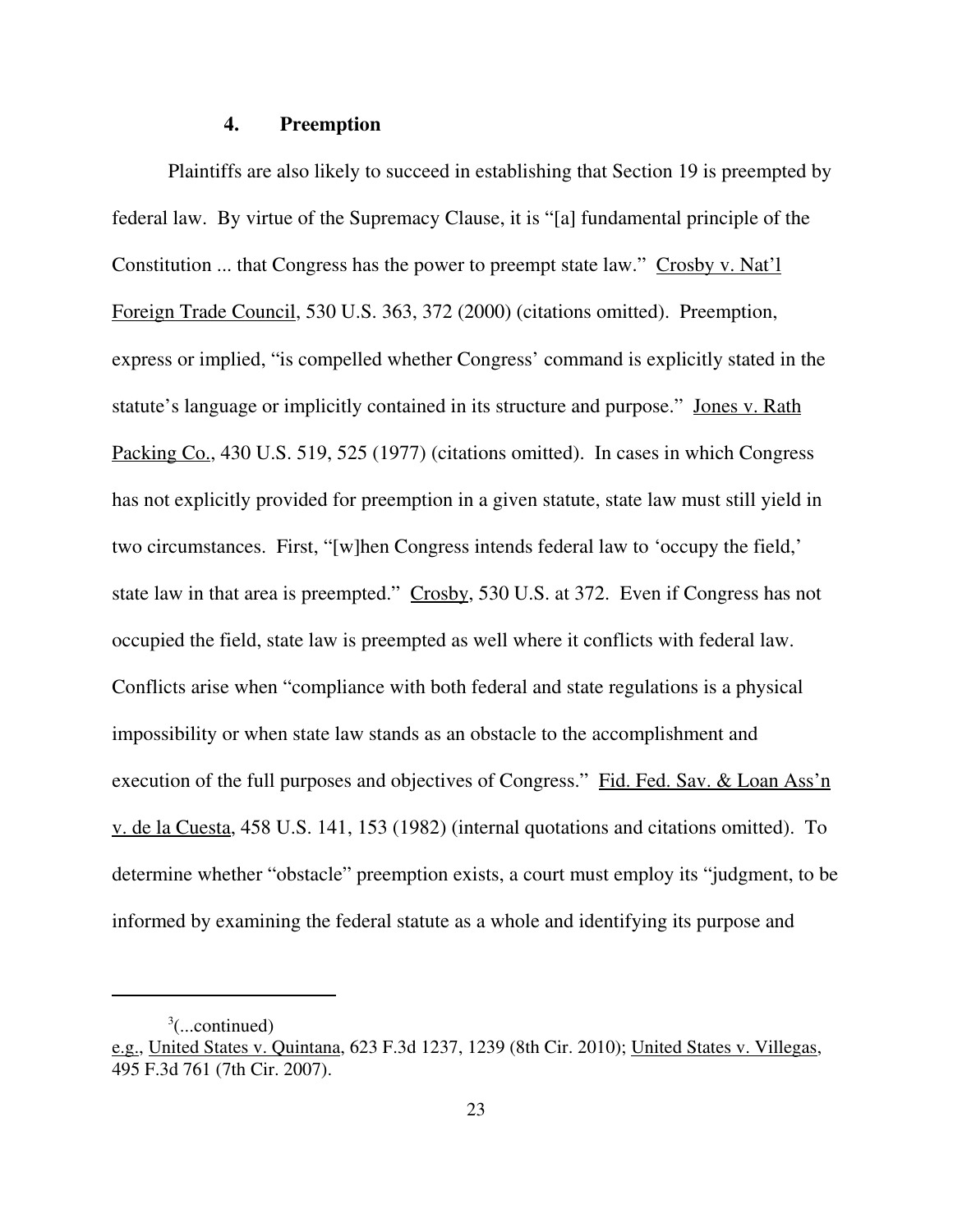intended effects." Crosby, 530 U.S. at 373.

Defendants argue that Section 19 is not preempted because it does not constitute a regulation of immigration or a usurpation of federal authority, but merely "provides guidance to law enforcement officers as to when they 'may' arrest," giving "Indiana officers the discretion to assist federal enforcement of immigration laws." Defs.' Resp. at 15. However, Defendants have failed to point to any authority allowing states to *sua sponte* assist the federal government in enforcing immigration laws nor is there evidence that Indiana has entered into a  $287(g)$  agreement with the federal government that might allow it to render such assistance. Moreover, the guidance the statute provides authorizes state and local law enforcement to arrest in circumstances far broader than those in which Congress has allowed state and local officers to arrest immigrants,  $(8 \text{ U.S.C. } § 1252c)$ ,<sup>4</sup> and, in fact, authorizes a much broader warrantless arrest power than even federal officers

<sup>&</sup>lt;sup>4</sup> Pursuant to 8 U.S.C. § 1252c, state and local officers are given the authority, "to the extent permitted by relevant State and local law," to arrest and detain an individual who:

<sup>(1)</sup> is an alien illegally present in the United States; and

<sup>(2)</sup> has previously been convicted of a felony in the United States and deported or left the United States after such conviction,

but only after the State or local law enforcement officials obtain appropriate confirmation from the Immigration and Naturalization Service of the status of such individual and only for such period of time as may be required for the Service to take the individual into Federal custody for purposes of deporting or removing the alien from the United States.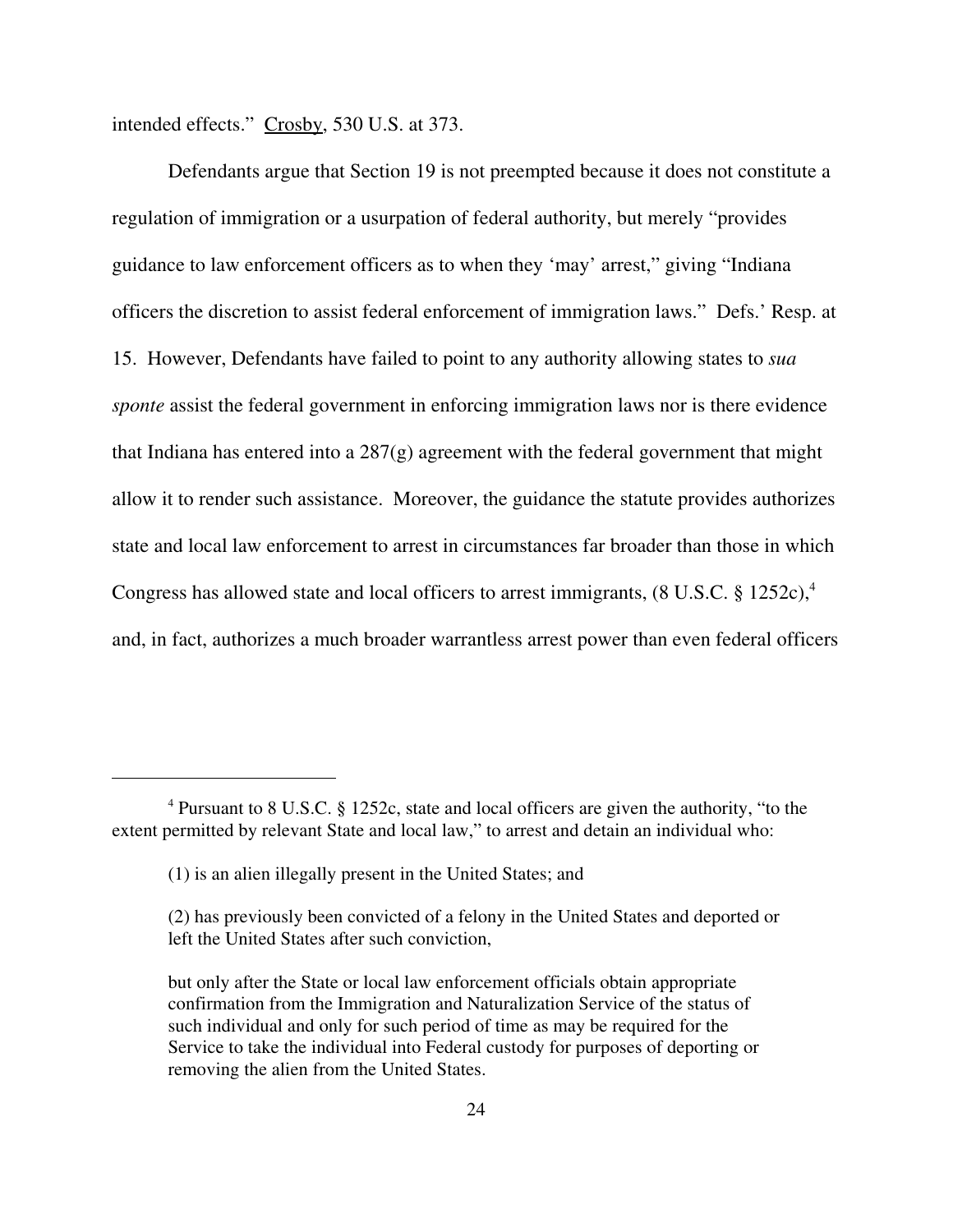are given under federal law. 8 U.S.C.  $\S 1357(a)(2)$ .<sup>5</sup> We are not aware of nor has either party pointed to an INA provision indicating that Congress intended state and local law enforcement officers to retain greater authority to effectuate a warrantless arrest than federal immigration officials.

It is true that state laws addressing legitimate local interests that only indirectly touch on immigration matters are not preempted. See DeCanas, 424 U.S. at 355-57 (superseded by statute on other grounds). Here, however, Defendants have failed to identify a specific state or local interest that is addressed by allowing the warrantless arrest (without any instructions as to what is to happen with the arrestee thereafter) of any individual who has received a detainer order, a notice of action, or a removal order from the federal government or who has ever been indicted for or convicted of an aggravated felony, none of which necessarily indicates that the individual is subject to federal detention. Far from having an indirect impact on immigration, it is reasonable to predict that many such arrests authorized under Section 19 will be in direct contravention of "the carefully calibrated scheme of immigration enforcement that Congress has adopted."

<sup>&</sup>lt;sup>5</sup> Under 8 U.S.C. § 1357(a)(2), federal officers are authorized to arrest without a warrant any alien:

who in his presence or view is entering or attempting to enter the United States in violation of any law or regulation made in pursuance of law regulating the admission, exclusion, expulsion, or removal of aliens, or to arrest any alien in the United States, if he has reason to believe that the alien so arrested is in the United States in violation of any such law or regulation and is likely to escape before a warrant can be obtained for his arrest, but the alien arrested shall be taken without unnecessary delay for examination before an officer of the Service having authority to examine aliens as to their right to enter or remain in the United States.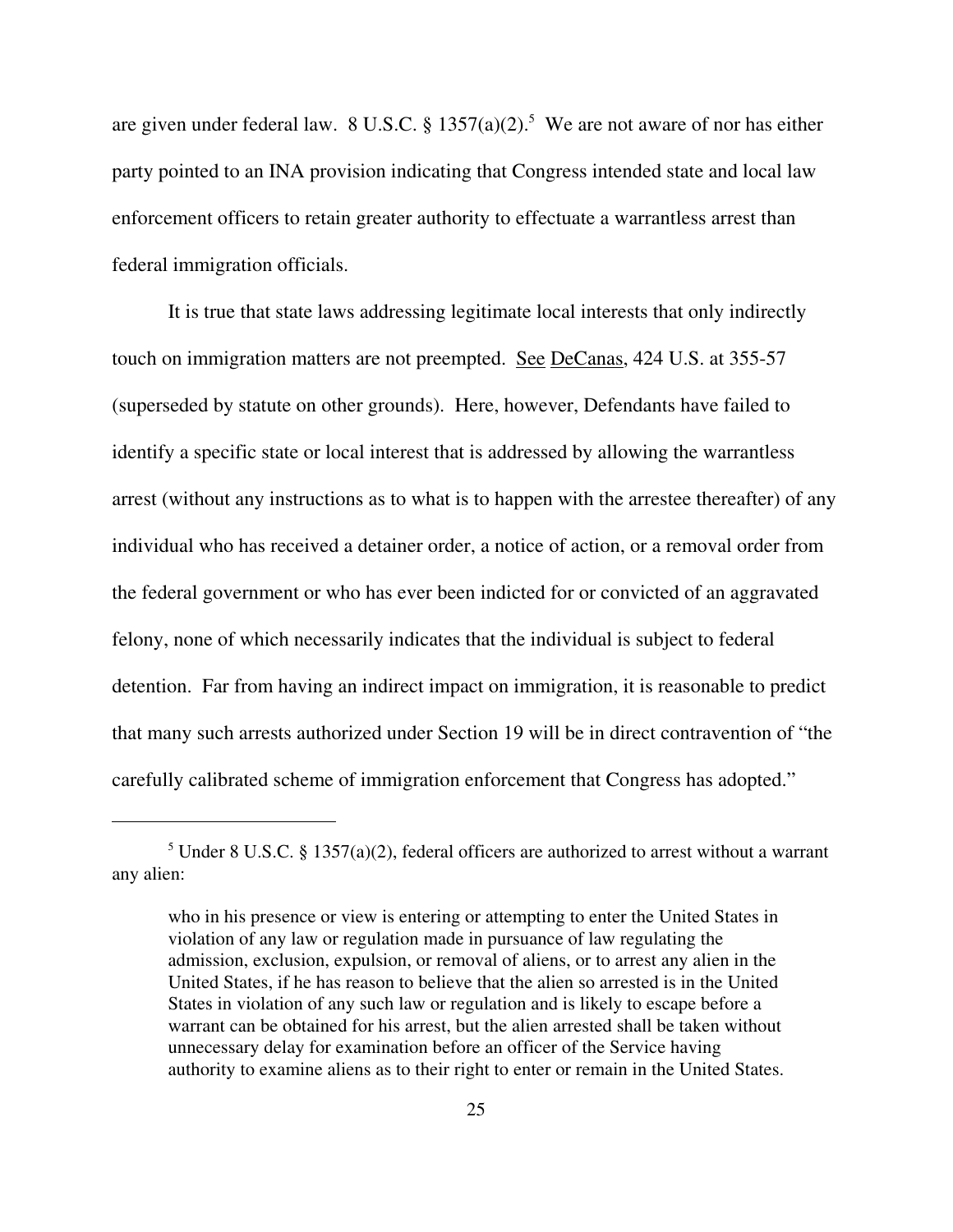United States v. Arizona, \_\_\_ F.3d \_\_\_, 2011 WL 1346945, at \*17 (9th Cir. Apr. 11, 2011).

For example, Section 19 authorizes arrest for any individual in receipt of a removal order. However, having a prior removal order is not proof that the person is subject to detention by federal authorities. In Ms. Adair's situation, although she has a removal order issued by the federal government, with the permission of federal authorities she has been permitted to remain free from custody and to obtain work authorization. In such circumstances where the federal government has exercised its discretion to release an individual like Ms. Adair, who has had a removal order issued, the subsequent arrest of that person by Indiana law enforcement officers directly conflicts with the federal decision, obviously and seriously interfering with the federal government's authority in the field of immigration enforcement.

The conflict is even more apparent with regard to Section 19's authorization for arrest of individuals who have been issued a notice of action. Notices of action are inherently non-criminal and receipt of such a form generally merely acknowledges that the individual's information dealing with immigration matters has been received by INS or that an immigration decision has been made. Such communications could be as innocuous as informing the recipient that a visa application has been received and is being processed or even that he or she has attained lawful alien status. Although Defendants argue that it should be presumed that state and local law enforcement officers would utilize their arrest powers only in cases where the notice of action received is

26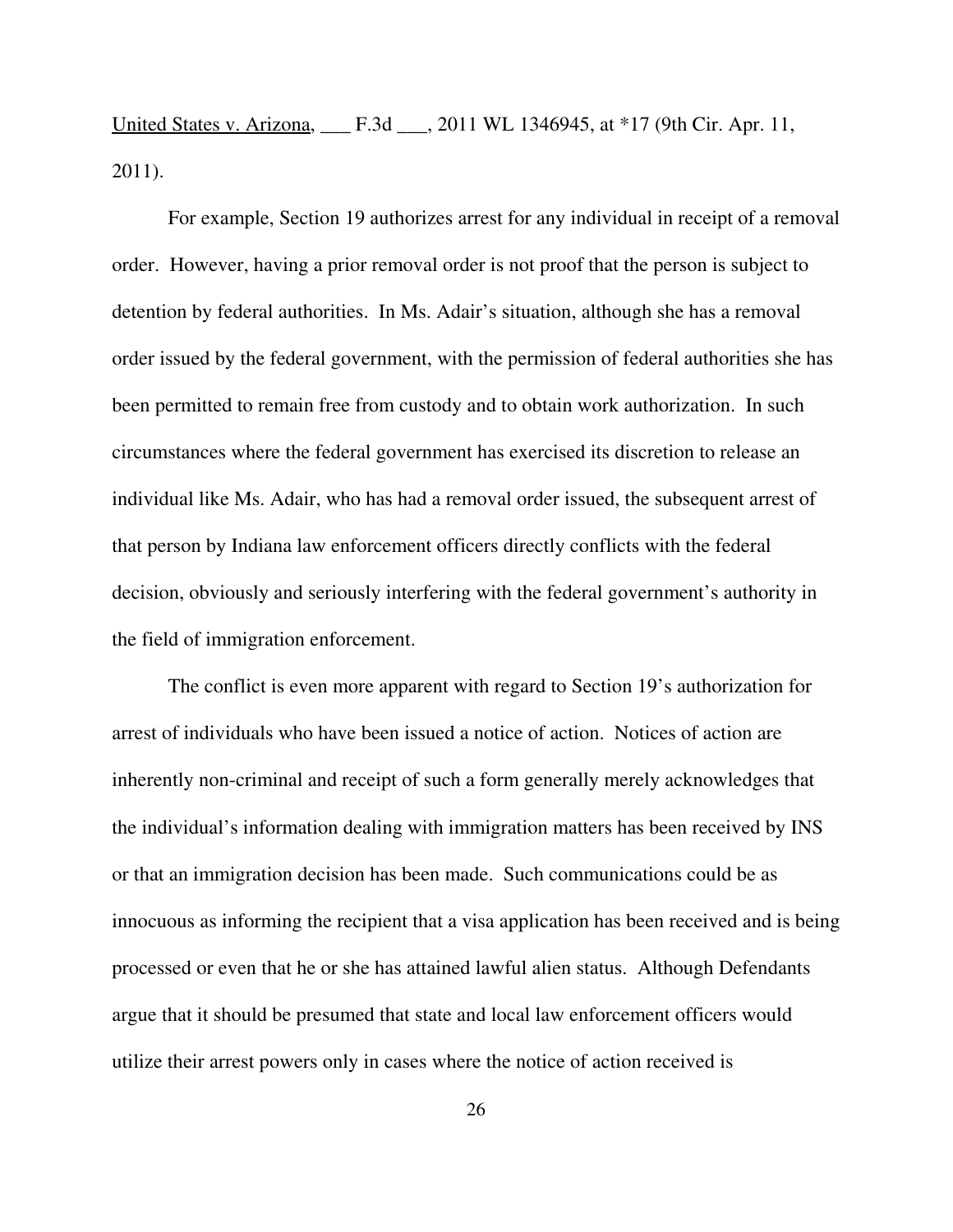"substantive" or "non-benign," no such limitation appears in Section 19 nor are those terms defined, leaving to anyone's guess what would constitute a "non-benign" or "substantive" notice of action or how any Indiana law enforcement officer could be expected to know the basis for such a distinction. Clearly, it is not the intent or purpose of federal immigration policy to arrest individuals merely because they have at some point had contact with an administrative agency about an immigration matter and received notice to that effect. Authorizing an arrest for nothing more than the receipt of an administrative notification plainly interferes with the federal government's purpose of keeping those involved in immigration matters apprised of the status of their cases, *but not arresting* them.

Federal law specifies that the immigration penalties associated with aggravated felonies arise only if the individual has been *convicted* of the offense. 8 U.S.C. § 1101(a)(43). Yet Section 19 allows state and local law enforcement to arrest those who they have probable cause to believe have merely been *indicted* for such an offense. Considering that the determination of whether a crime constitutes an aggravated felony is often such a complex and confusing undertaking, and that there is no guidance in Section 19 as to how a state or local officer should make that determination, the power to arrest on that basis threatens serious abuses. Regardless, authorizing the arrest of individuals who have been indicted but not yet convicted of an aggravated felony runs counter to the federal intent to limit such penalties. Even in cases where there has been a conviction covered under Section 19, if the federal government fully resolves the issue of the alien's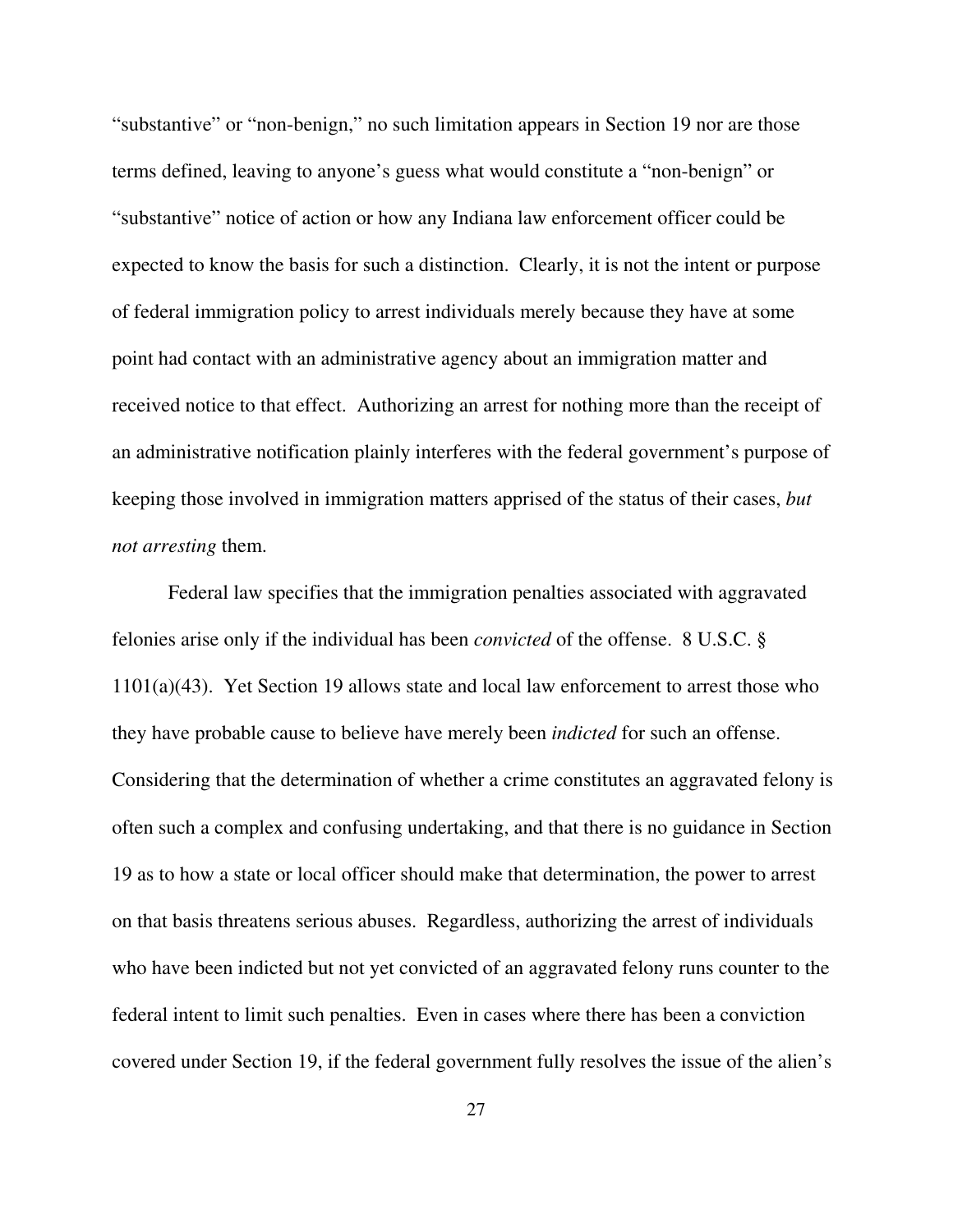conviction and determines that no penalty will be imposed, a subsequent arrest by state authorities directly conflicts with the federal determination. That is the harm posed Mr. Urtiz.

Federal immigration law consists of a myriad of provisions together creating a balance between competing regulatory and policy objectives. In order to maintain that balance throughout the country, federal law vests discretion at the federal level regarding whether and which persons without full, lawful alien status should be arrested. However, Section 19 alters that balance by authorizing the arrest for immigration matters of individuals within the State of Indiana only whom, in many cases, the federal government does not intend to be detained. As such, Section 19 interferes with federal discretion relating to priorities for immigration enforcement and the best methods for carrying out those enforcement responsibilities. For these reasons, we find that Plaintiffs have established a likelihood of ultimately prevailing on the merits of their claim that Section 19 is preempted by federal law.

#### **B. Section 18**

#### **1. Standing**

Defendants contend that Ms. Buquer does not have standing to challenge the constitutionality of Section 18 because there is no evidence that she is unable to obtain a valid identification card from the State of Indiana or that, in fact, she has even attempted to do so, thereby failing to establish that she will be subject to Indiana Code § 34-28-8.2. However, Ms. Buquer testified by affidavit that she is unable to obtain an identification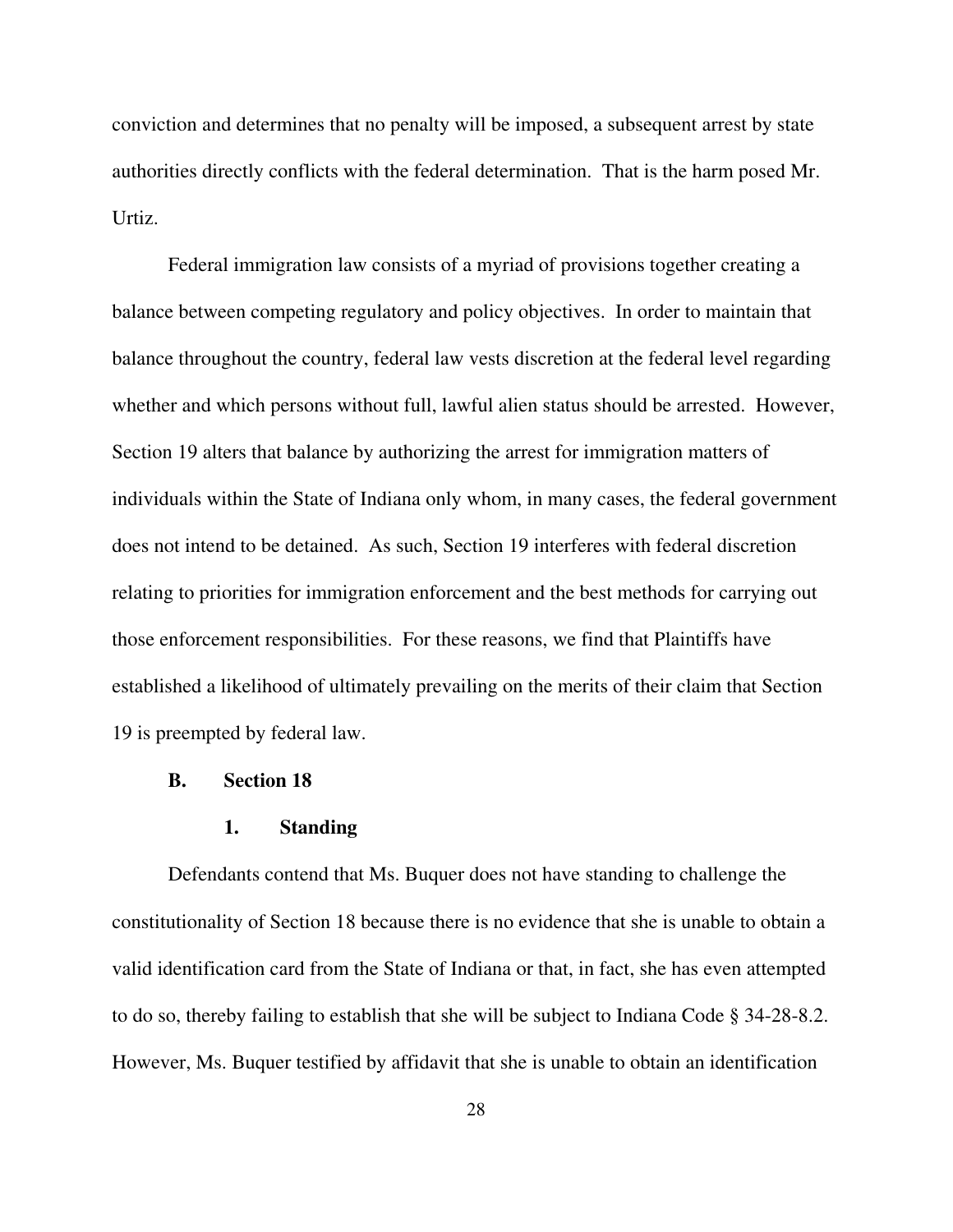card or a driver's license from the State of Indiana because she does not possess any of the requisite documents for doing so. Buquer Aff. ¶ 8; Buquer Supp. Aff. ¶ 2. Thus, Ms. Buquer has presented sufficient evidence to show that she will be subject to Section 18, if and when it goes into effect on July 1, 2011, which is sufficient to confer standing on her claim.

### **2. Preemption**

Plaintiffs argue that Section 18 interferes with rights bestowed on foreign nations by treaty as well as with the federal government's responsibilities for the conduct of foreign relations, and is thus preempted. Defendants rejoin that the statute does not directly conflict with any treaty nor does it impede the federal government's ability to manage foreign affairs, because Section 18 is merely an internal regulation outlining acceptable forms of identification within the State of Indiana that does not single out or conflict with any identifiable immigration policy or regulation.

Issuing CIDs is one of the prerogatives of a foreign government that is protected by the Vienna Convention of Consular Relations ("VCCR"), to which the United States is a signatory. Defendants maintain that Section 18 does not conflict with the VCCR because it does not prevent a consulate from issuing a CID or from accepting a CID at the consulate itself. It is true that Section 18 does not prohibit a foreign government from issuing CIDs to its citizens, and thus does not directly conflict with the VCCR. However, while Section 18 does not prohibit a consulate from issuing CIDs, it in essence makes their issuance meaningless as it prohibits almost every use for which the documents are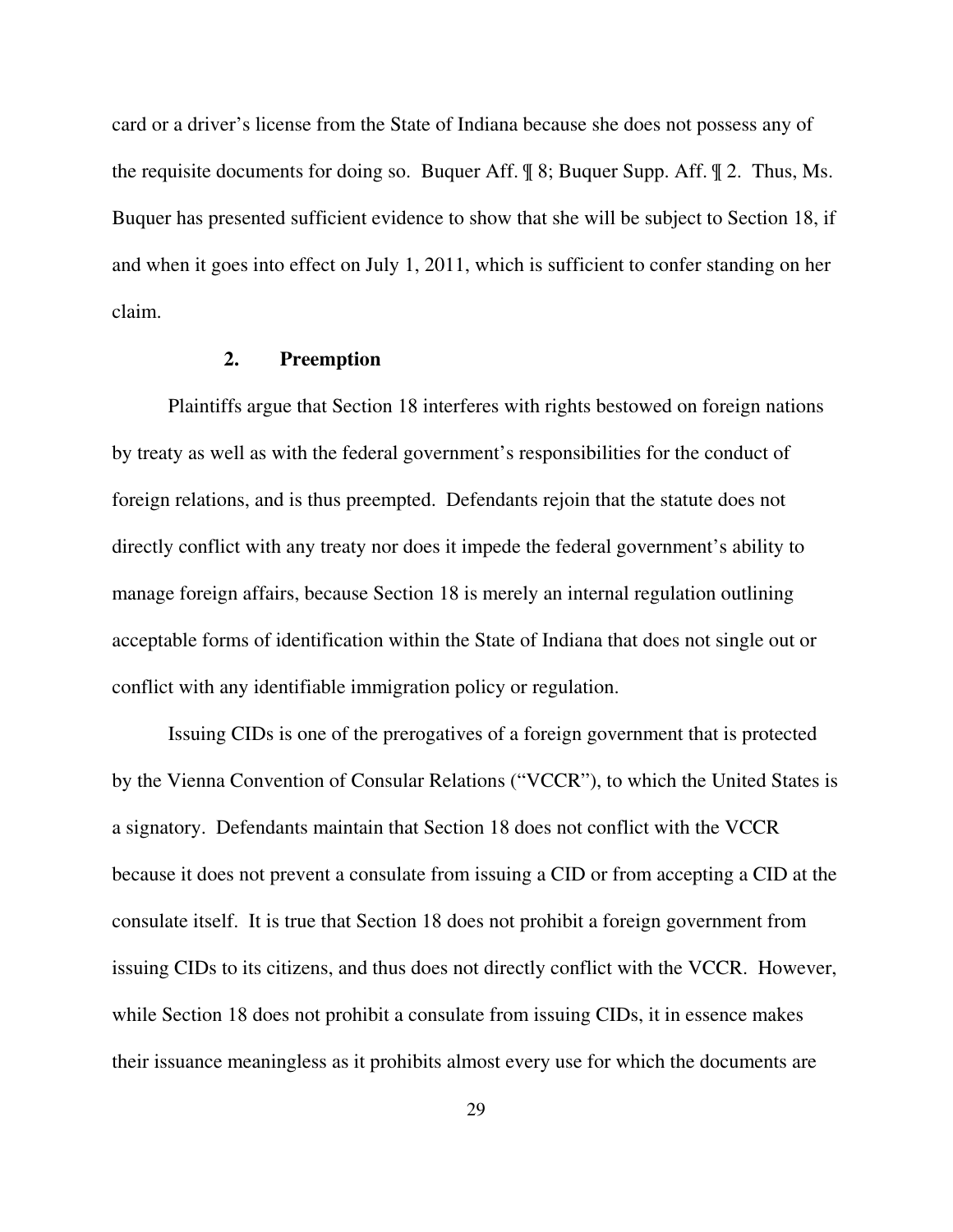ordinarily issued, including for identification purposes in private commercial transactions that are conducted between private parties. In light of this drastic limitation imposed by Section 18, we are unable to dismiss the statute's impact as inconsequential. Rather, it appears that the statute directly interferes with rights bestowed on foreign nations by treaty.

It is also clear that such a sweeping prohibition has the potential to directly interfere with executive discretion in the foreign affairs field. The executive branch's authority over matters of foreign affairs is an implied constitutional power. Youngstown Sheet & Tube Co. v. Sawyer, 343 U.S. 579, 610 (1952). "The exercise of the federal executive authority means that state law must give way where ... there is evidence of clear conflict between the policies adopted by the two." American Ins. Ass'n v. Garamendi, 539 U.S. 396, 421 (2003). The State Department has in the past cautioned the federal government against taking action against CIDs that might cause other countries to similarly restrict the use and acceptance of such documentation for American citizens abroad.<sup>6</sup> See Testimony of Acting Deputy Assistant Secretary of State Roberta Jackson for the Bureau of Western Hemisphere Affairs, Hearing on the Federal Government's Response to Consular Identification Cards Before the House Subcommittee on Immigration, Border Security, and Claims, House Committee on the Judiciary, 108<sup>th</sup>

<sup>&</sup>lt;sup>6</sup> The risk that a state law could result in similar retaliatory actions by foreign governments is no less a concern. The potential impact that Section 18 has on the United States' relationship and dealings with foreign countries is reflected in the concerns raised by Mexico, Brazil, Guatemala, El Slavador, and Colombia in their *amicus curiae* briefs filed in this action.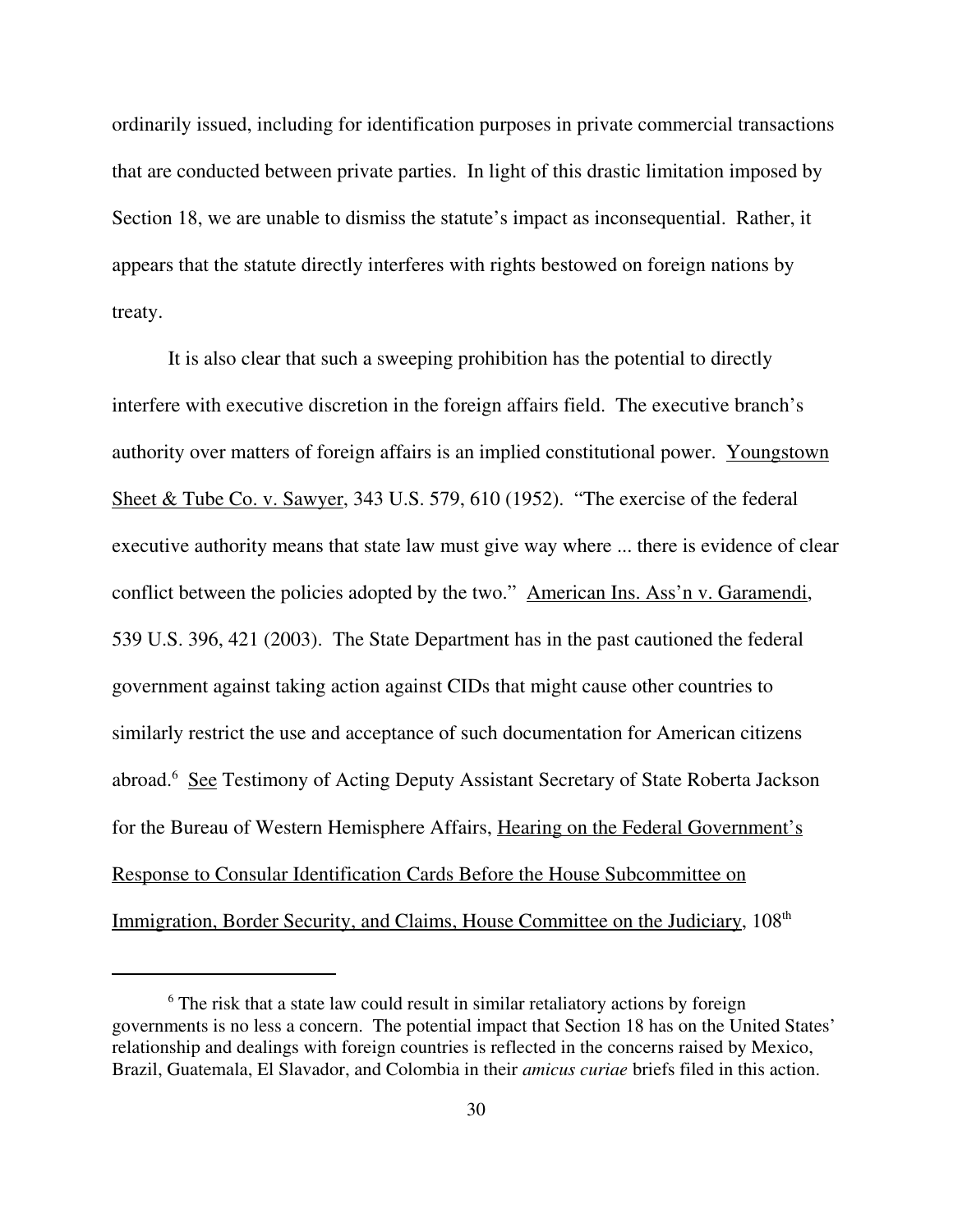Cong. 44-45, at 114 (Jun. 26, 2003).

Additionally, the United States Treasury Department has adopted regulations which, though not requiring financial institutions to accept CIDs and other foreign government-issued documents for identification purposes, allow such entities to do so, and has specifically declined to prohibit financial institutions from relying on particular forms of foreign government-issued identification. See 31 C.F.R. § 1020.220; 68 Fed. Reg. 55335, 55336 (Sept. 25, 2006). Thus, while these regulations may not create a direct conflict with Section 18, they are further evidence of the federal government's overarching and legitimate interest in proceeding with caution with regard to regulating the use of CIDs. The State of Indiana's decision to enact a statute which makes it a civil infraction for *anyone* to use CIDs as valid identification for *any* purpose is incompatible with the federal government's supremacy as well as its deliberately measured approach.

Defendants cite to cases in which courts have found state laws not preempted which deal with matters of traditional state regulation and had only an indirect impact on foreign policy. See Dunbar v. Seger-Thomschitz, 615 F.3d 574 (5th Cir. 2010) cert. denied, 131 S.Ct. 1511 (2011) (holding that Louisiana prescription period applying generally to any challenge of ownership to movable property was not preempted even though the object of the litigation was Nazi-confiscated artwork); Museum of Fine Arts, Boston v. Seger-Thomschitz, 623 F.3d 1 (1st Cir. 2010) cert. denied, 131 S.Ct. 1612 (2011) reh'g denied, 10-901 2011 WL 1529816 (U.S. Apr. 25. 2011) (holding that statute of limitations on conversion was statute of general regulation that does not conflict with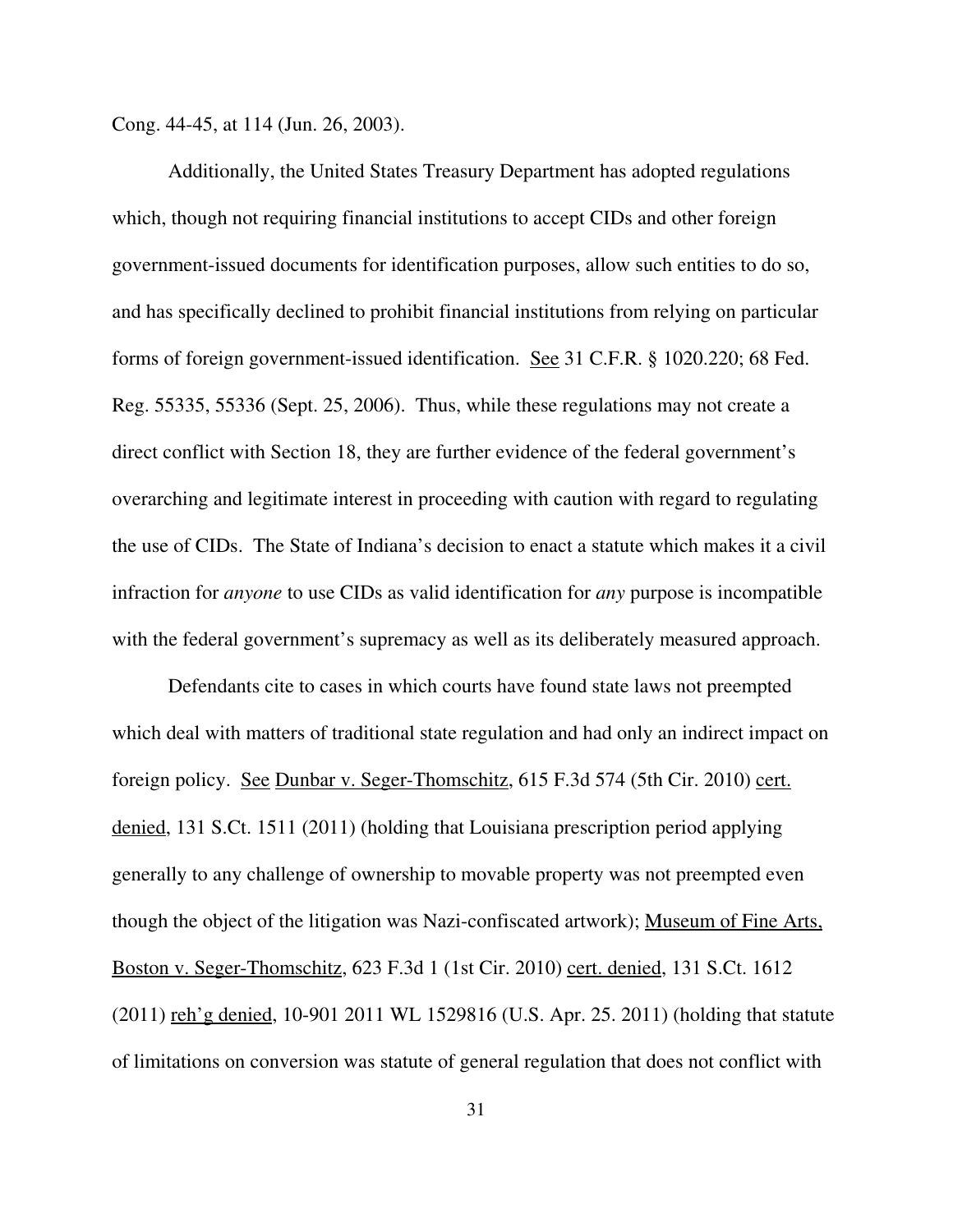federal policy). Defendants maintain that, similar to the statutes of general application directed toward matters of state concern, Section 18 "does not single out any identifiable immigration policy or regulation, but rather outlines acceptable forms of identification within the State of Indiana." Defs.' Resp. at 21.

The problem with Defendants' argument here is that Section 18 is anything but a neutral law of general application that just happens to have a remote and indirect effect on foreign relations. Rather, it targets only one form of identification – CIDs issued by foreign governments. Moreover, Section 18 regulates CIDs in the broadest possible terms, restricting not just what state agencies may accept as valid identification but prohibiting what identification may be shown and accepted for purely private transactions. "A person," the statute says, and that's all it says. These sweeping regulations, targeted solely at foreign government-issued identification that consulates are, by treaty, entitled to issue, and which restrict the manner in which foreign citizens may travel, live, and trade in the United States have a direct effect on our nation's interactions with foreign nations. Such interactions cannot be dictated or restricted by individual states. For these reasons, we find that, at this preliminary stage, Plaintiffs have established a likelihood of success on the merits of their claim that Section 18 is preempted.

### **3. Due Process and Equal Protection**

Plaintiffs also challenge Section 18 on due process and equal protection grounds, arguing that the statute is arbitrary and bears no rational relation to legitimate government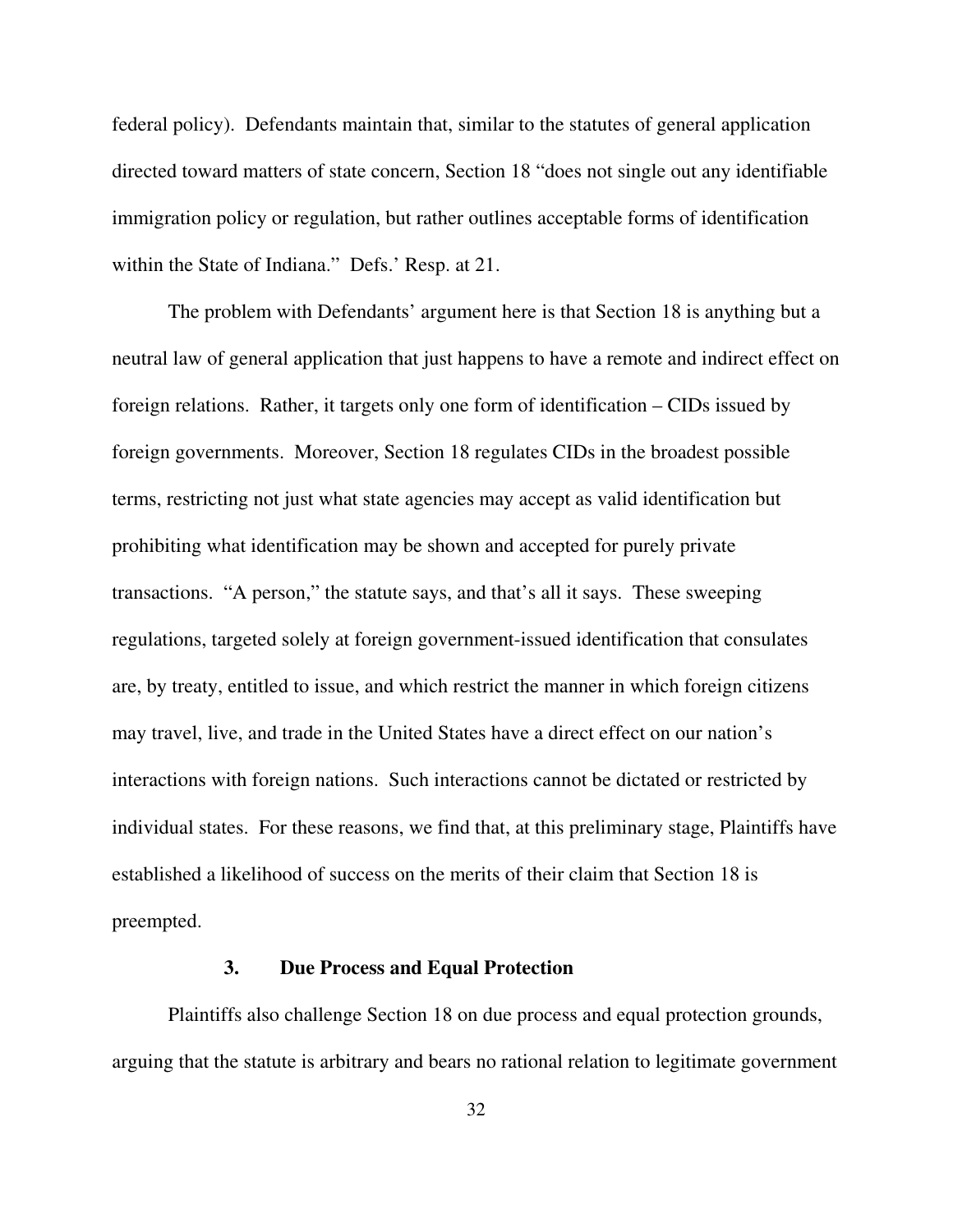interests. Defendants rejoin that the statute is rationally related to the legitimate government purpose of ensuring the reliability of identification of individuals within the state and preventing fraud against law enforcement, merchants, and consumers.

Under traditional due process and equal protection analysis, state action must be sustained as long as it bears a rational relation to a legitimate governmental interest. R.A.V. v. City of St. Paul, Minn., 505 U.S. 377, 406 (1992). Even under this highly deferential standard of review, we find that Plaintiffs have demonstrated a reasonable likelihood of success on the merits of their claim that Section 18 is violative of due process and equal protection principles. Although we do not dispute that the stated purpose of ensuring the reliability of identification of individuals within the state and preventing fraud against the *state* is a legitimate governmental purpose, the breadth of the limitation imposed by Section 18, to wit, preventing *any person* (other than a police officer) from either knowingly presenting or accepting a CID as a valid form of identification *for any purpose* far exceeds its stated purpose and therefore is not rational.

While all parties agree that the State of Indiana has the authority to prohibit the use of various forms of identification, including CIDs, at state agencies, such as the Bureau of Motor Vehicles, Section 18 goes far beyond such regulation to prohibit their use or acceptance in any transaction requiring valid identification, even those between purely private parties who would otherwise be willing to accept CIDs in the context of wholly private transactions. Although Defendants maintain that there has long been a concern regarding the reliability of CIDs, Plaintiffs have presented evidence indicating that they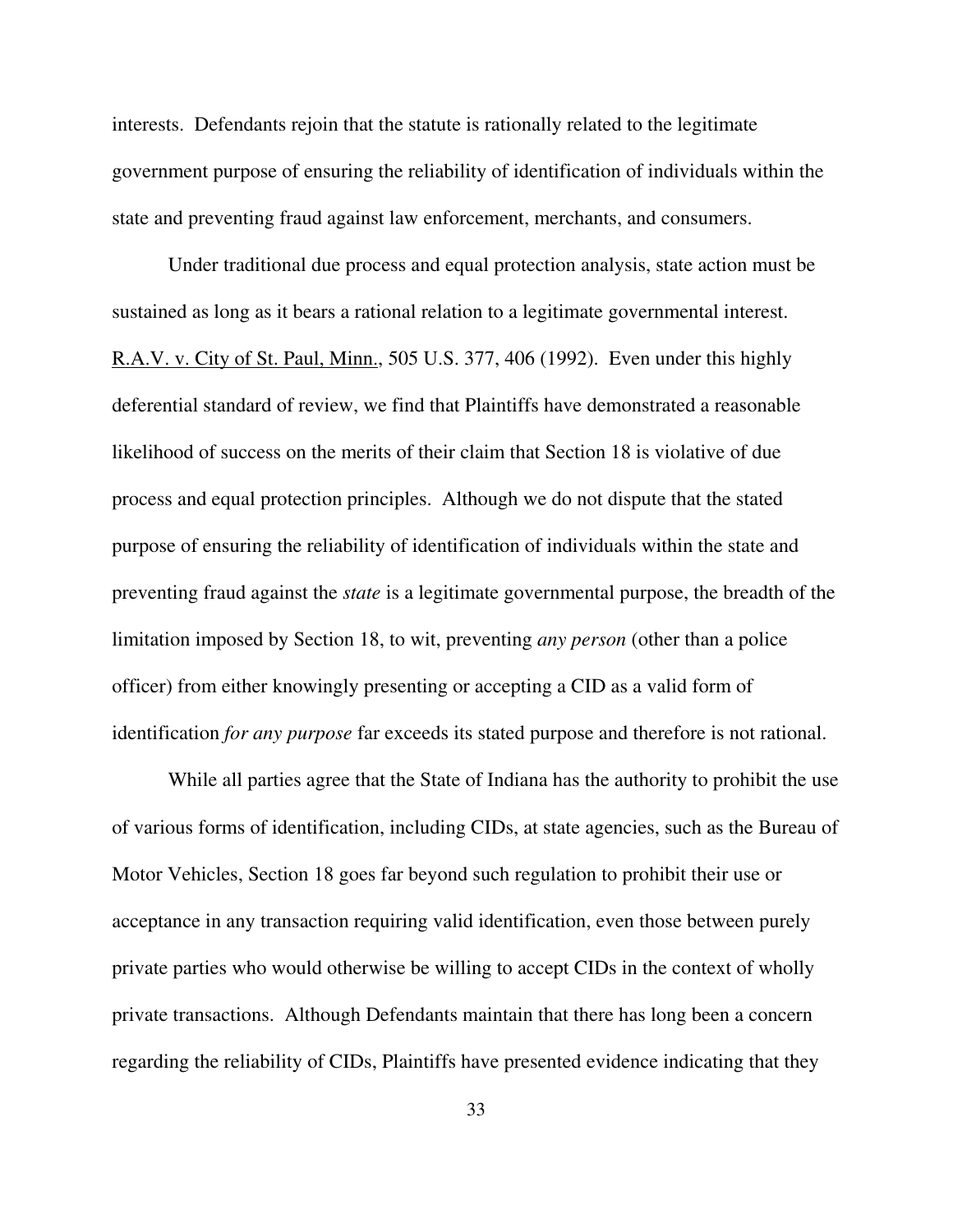are actually a highly secure form of identification. Upon careful review of the admittedly limited evidence before us given the preliminary stage of this litigation, we are persuaded that CIDs are, at the very least, as reliable as a number of other forms of documentation that individuals are permitted to use for certain identification purposes in Indiana, such as leases, utility bills, and student ID cards. Accordingly, the legislature's decision to single out for punishment individuals using CIDs for identification purposes from all other individuals, many of whom are using other, arguably more unreliable forms of identification simply does not rationally further the goal of the prevention of fraud or otherwise ensure the reliability of identification. Regrettably in our view, the distinction more accurately appears to have been designed simply to target foreign nationals. As the Supreme Court has recognized, "if the constitutional conception of 'equal protection of the laws' means anything, it must at the very least mean that a bare congressional desire to harm a politically unpopular group cannot constitute a legitimate governmental interest." United States Dep't of Agriculture v. Moreno, 413 U.S. 528, 534 (1973).

### **II. Irreparable Harm/Inadequate Remedy at Law**

Plaintiffs have met their burden on both of these prongs of the preliminary injunction analysis. It is well-established that, "'[w]hen an alleged deprivation of a constitutional right is involved, most courts hold that no further showing of irreparable injury is necessary.'" Campbell v. Miller, 373 F.3d 834, 840 (7th Cir. 2004) (quoting Mitchell v. Cuomo, 748 F.2d 804, 806 (2d Cir. 1984)). Moreover, "showing irreparable harm is '[p]robably the most common method of demonstrating that there is no adequate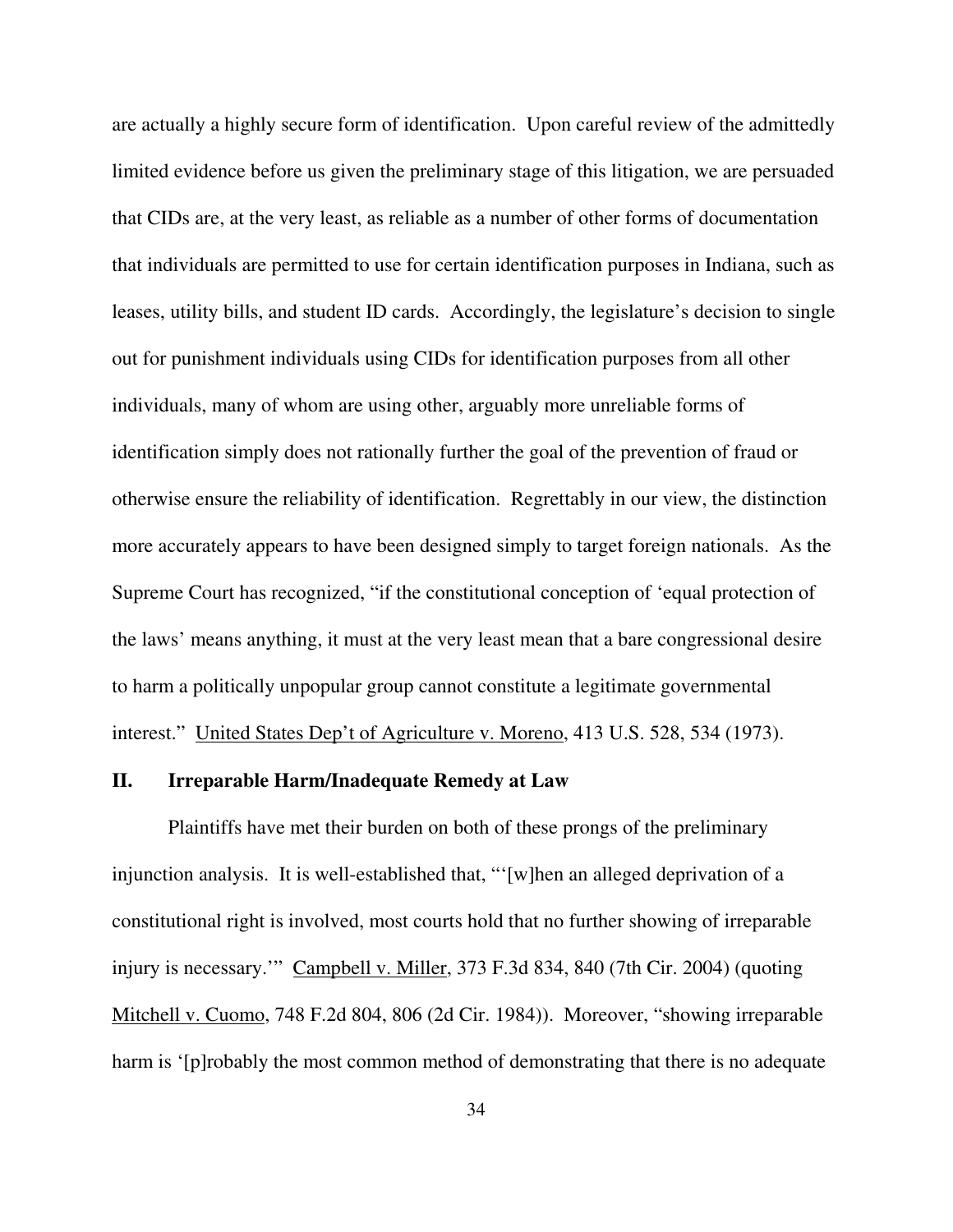legal remedy.'" Id. (quoting 11A Wright, Miller & Kane, Federal Practice and Procedure § 2944).

### **III. Balance of Harms**

We have already found that Plaintiffs will suffer irreparable harm if a preliminary injunction does not issue. In contrast, Defendants will suffer minimal, if any, harm by allowing the status quo to be maintained pending a final determination in this matter, since these areas addressed by the new and soon to be enjoined state law will remain under federal controls and authority. Thus, the balance of harms weighs clearly in Plaintiffs' favor.

#### **IV. Public Interest**

Plaintiffs have also established that a preliminary injunction is in the public interest. It is well-established under controlling Seventh Circuit law that "the public has a strong interest in the vindication of an individual's constitutional rights ...." O'Brien v. Town of Caledonia, 748 F.2d 403, 408 (7th Cir. 1984). Additionally, as the Ninth Circuit recently recognized in the closely analogous case, United States v. Arizona, 2011 WL 1346945, at \*19, it is clearly not in the public interest "'to allow the state ... to violate the requirements of federal law .... In such circumstances, the interest of preserving the Supremacy Clause is paramount.'" Id. (quoting Cal. Pharmacists Ass'n v. Maxwell-Jolly, 563 F.3d 847, 852-53 (9th Cir. 2009)) (emphasis omitted).

#### **V. Bond**

Rule 65(c) of the Federal Rules of Civil Procedure provides that: "The court may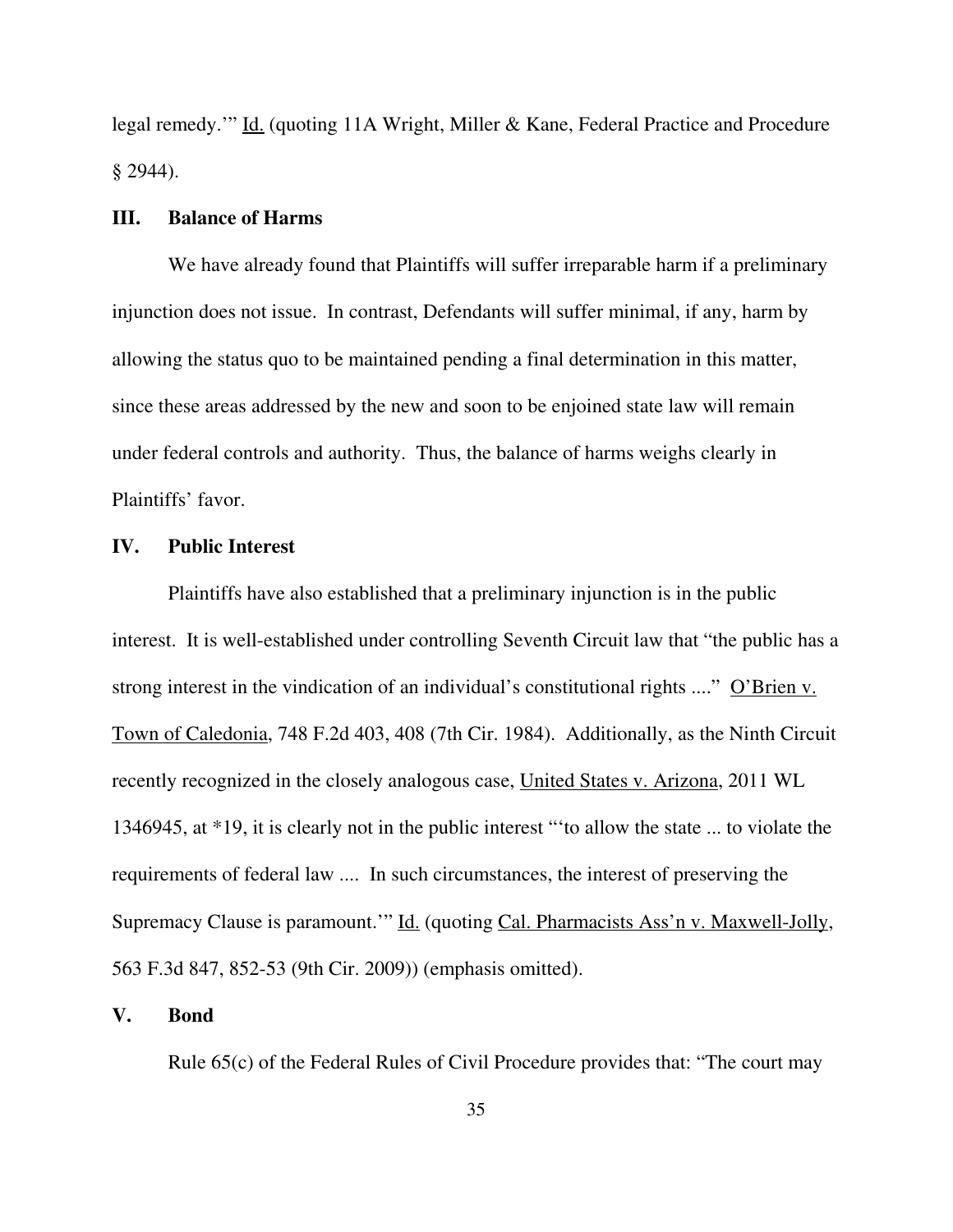issue a preliminary injunction . . . only if the movant gives security in an amount that the court considers proper to pay the costs and damages sustained by any party found to have been wrongfully enjoined or restrained." However, the Seventh Circuit has recognized that, "[u]nder appropriate circumstances bond may be excused, notwithstanding the literal language of Rule 65(c)." Wayne Chem., Inc. v. Columbus Agency Serv. Corp., 567 F.2d 692, 701 (7th Cir. 1977) (citations omitted). We hold that a bond is not required here, as Defendants are not facing any monetary injury as a result of the issuance of the preliminary injunction.

# **VI. Conclusion**

For the foregoing reasons, we GRANT Plaintiffs' Motion for Preliminary Injunction. Defendants are hereby PRELIMINARILY ENJOINED from enforcing the following sections of Senate Enrolled Act 590: Section 18, to be codified as Indiana Code § 34-28-8.2, and Section 19, which amends Indiana Code § 35-33-1-1(1), by adding new sections  $(a)(11)-(a)(13)$  until further order of this Court. Defendants are hereby further ordered to inform forthwith all the affected Indiana state governmental entities of this injunction.

IT IS SO ORDERED.

 $\Box$  Date:  $06/24/2011$   $\alpha$   $\alpha$   $\alpha$   $\alpha$   $\alpha$   $\alpha$ 

 SARAH EVANS BARKER, JUDGE United States District Court Southern District of Indiana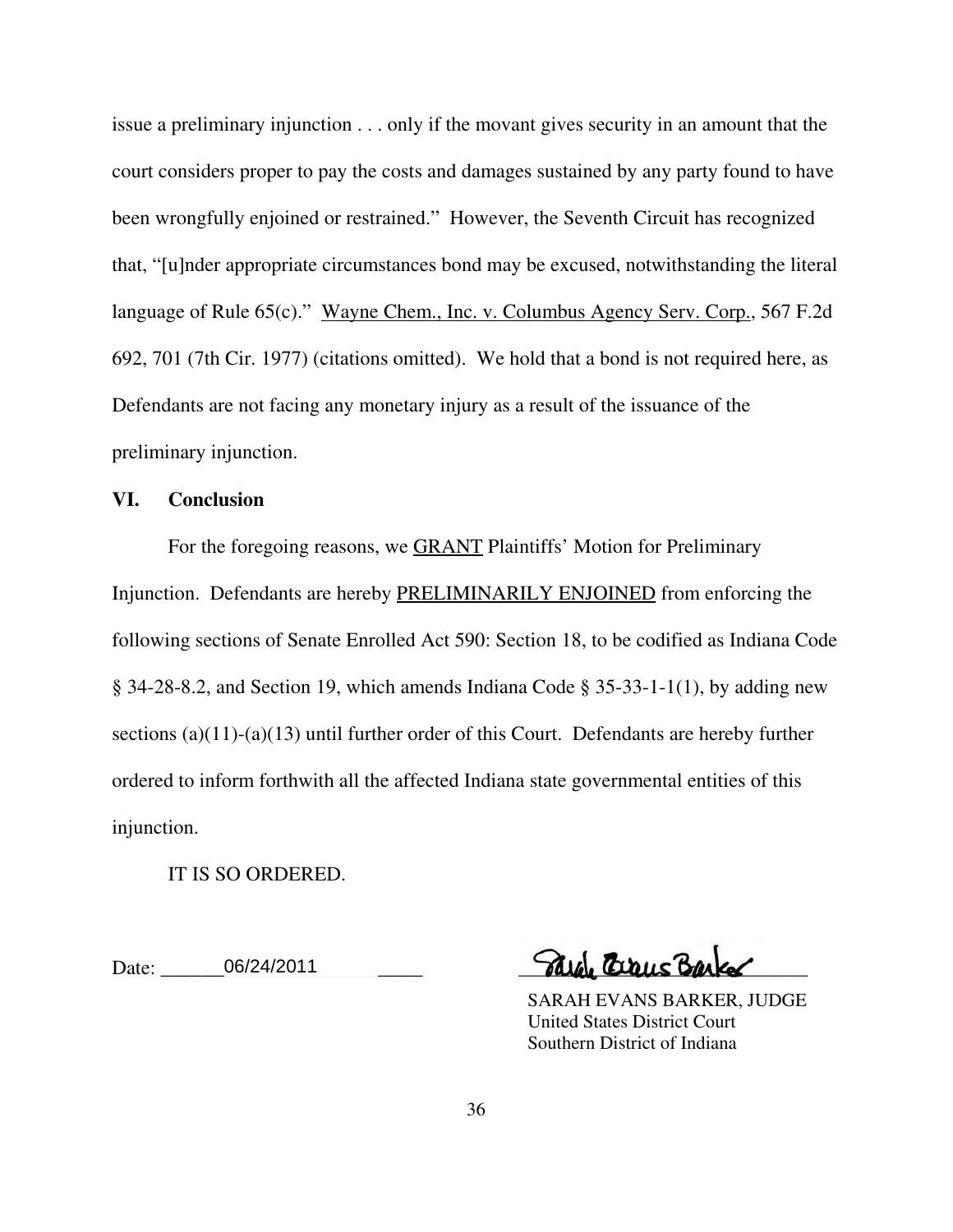Copies to:

Angela Denise Adams LEWIS & KAPPES aadams@lewis-kappes.com

Scott Leroy Barnhart INDIANA OFFICE OF THE ATTORNEY GENERAL scott.barnhart@atg.in.gov

William W. Barrett WILLIAMS HEWITT BARRETT & WILKOWSKI LLP wbarrett@wbwlawyers.com

Jose J. Behar HUGHES SOCOL 70 Madison St Chicago, IL 60602

Adam Clay INDIANA ATTORNEY GENERAL Adam.Clay@atg.in.gov

Katherine Desormeau AMERICAN CIVIL LIBERTIES UNION FOUNDATION kdesormeau@aclu.org

Kenneth J. Falk ACLU OF INDIANA kfalk@aclu-in.org

Wade Dunlap Fulford Indiana Attorney General wade.fulford@atg.in.gov

Lee Gelernt AMERICAN CIVIL LIBERTIES UNION FOUNDATION lgelernt@aclu.org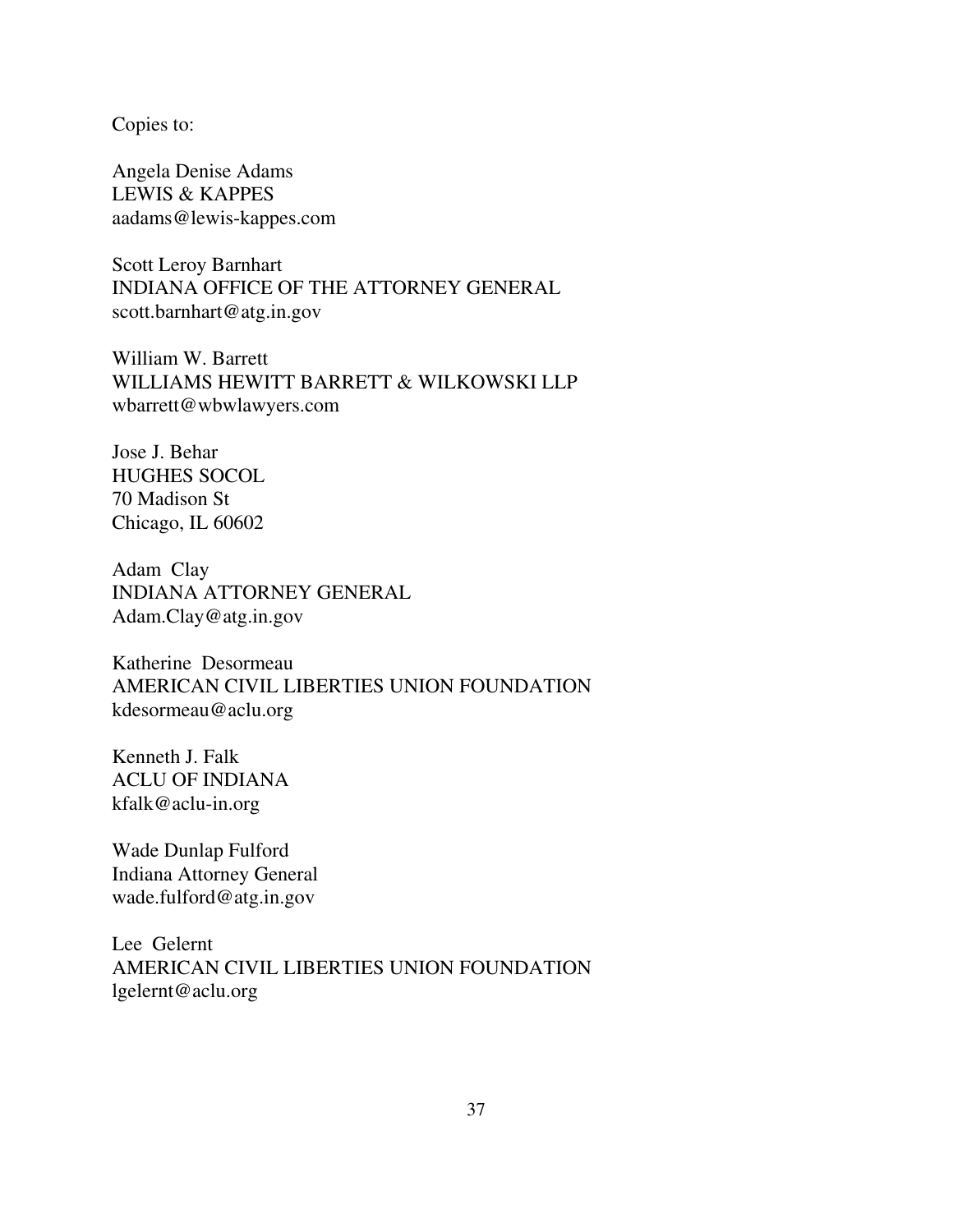Jennifer Lynn Haley CITY OF INDIANAPOLIS, CORPORATION COUNSEL jhaley@indy.gov

Betsy M. Isenberg INDIANA OFFICE OF THE ATTORNEY GENERAL Betsy.Isenberg@atg.in.gov

Omar C. Jadwat AMERICAN CIVIL LIBERTIES UNION FOUNDATION ojadwat@aclu.org

Linton Joaquin National Immigration Law Center joaquin@nilc.org

Joshua Karsh HUGHES SOCOL PIERS RESNICK & DYM, LTD. jkarsh@hsplegal.com

Jan P. Mensz ACLU OF INDIANA jmensz@aclu-in.org

Matthew J Piers HUGHES SOCOL 70 Madison St. Chicago, IL 60602

Justin F. Roebel CITY OF INDIANAPOLIS, OFFICE OF CORPORATION COUNSEL jroebel@indygov.org

Gavin Minor Rose ACLU OF INDIANA grose@aclu-in.org

Robert Howard Schafstall CUTSINGER & SCHAFSTALL robhschafstall@gmail.com